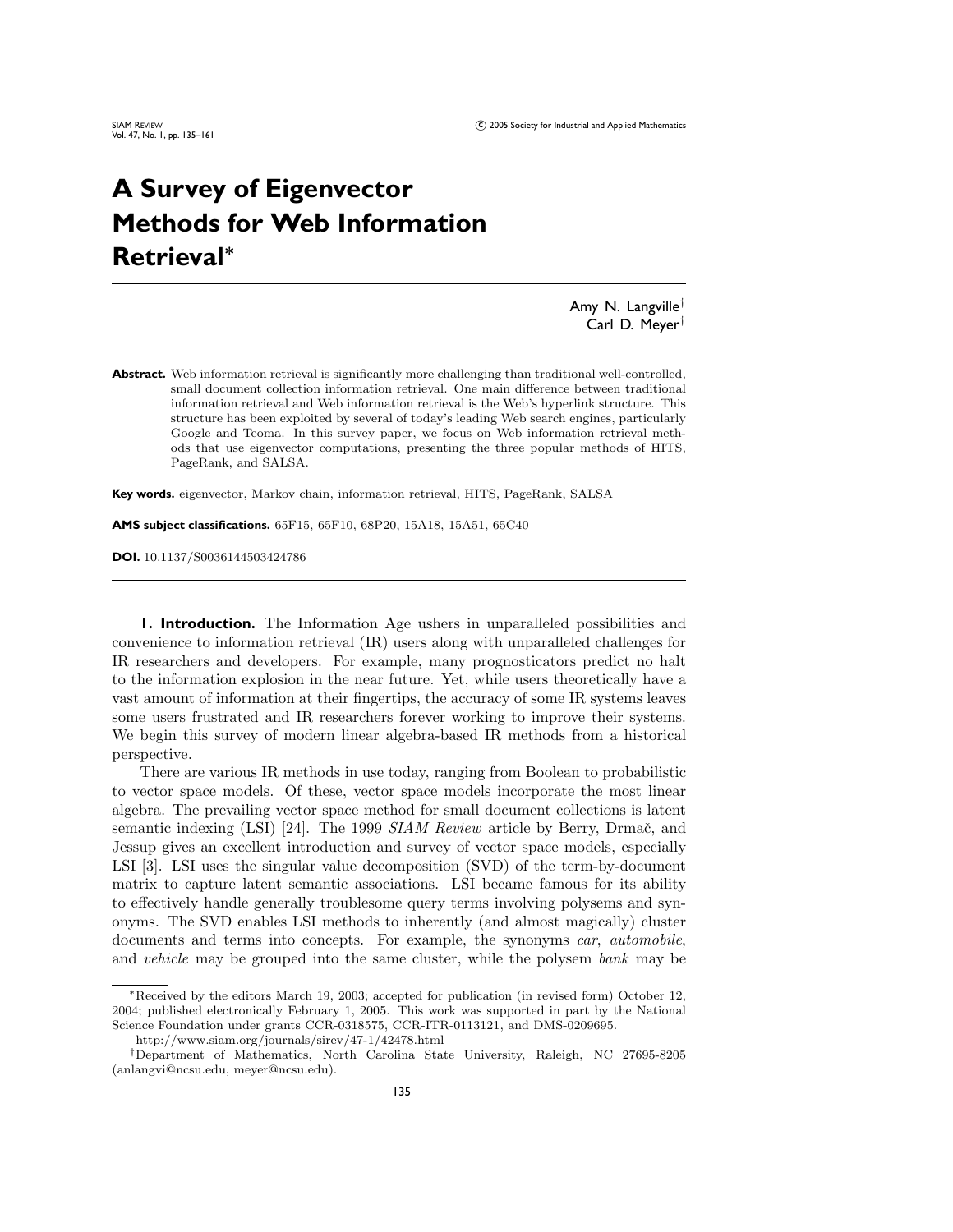divided according to its various meanings (financial institution, steep slope, billiards shot, etc.). However, the discriminating power of LSI, derived from the SVD, is the reason for its limitation to smaller document collections. The computation and storage of the SVD of the term-by-document matrix is costly. Consider that this term-by-document matrix has as many columns as there are documents in a particular collection. A huge collection like the World Wide Web's webpages is dramatically out of LSI's scope.

It is not just the enormity of the Web that leaves traditional well-tested and successful methods, like LSI, behind, but it is also the Web's other peculiarities that make it an especially challenging document collection to analyze. The documents on the Web are not subjected to an editorial review process. Therefore, the Web contains redundant documents, broken links, and some very poor quality documents. The Web also is subject to frequent updates as pages are modified and/or added to or deleted from the Web on an almost continual basis. The Web's volatility leaves IR researchers with two choices: either incorporate updates and downdates on a frequent, regular basis or make updates infrequently, trading accuracy for simplicity. The Web is also an interesting document collection in that some of its users, aiming to exploit the mercantile potential of the Web, intentionally try to deceive IR systems [43]. For example, there are papers instructing webpage authors on the methods for "increasing one's ranking" on various IR systems [55]. Ideally, an IR system should be impervious to such spamming. The tendencies of Web users also present additional challenges to Web IR systems. Web users generally input very short queries, rarely make use of feedback to revise the search, seldom use any advanced features of the system, and almost always view only the top 10–20 retrieved documents [4, 31]. Such user tendencies put high priority on the speed and accuracy of the IR system. The final feature, and most important for this paper, is the Web's unique hyperlink structure. This inherent structure provides extra and, as will become clear later, very valuable information that can be exploited to improve IR methods.

This hyperlink structure is exploited by three of the most frequently cited Web IR methods: HITS (Hypertext Induced Topic Search) [37], PageRank [13, 14], and SALSA [42]. HITS was developed in 1997 by Jon Kleinberg. Soon after, Sergey Brin and Larry Page developed their now famous PageRank method. SALSA was developed in 2000 in reaction to the pros and cons of HITS and PageRank.

This paper is organized as follows. Sections 2–4 cover HITS and PageRank and their connections, followed by SALSA in section 5. Other Web IR methods are briefly overviewed in section 6, and section 7 contains predictions for the future of Web IR.

**2. Two Theses for Exploiting the Hyperlink Structure of theWeb.** Each page/ document on the Web is represented as a node in a very large graph. The directed arcs connecting these nodes represent the hyperlinks between the documents. The graph of a sample Web is depicted in Figure 1.

The HITS IR method defines *authorities* and hubs. An authority is a document with several inlinks, while a hub has several outlinks. See Figure 2.

The HITS thesis is that good hubs point to good authorities and good authorities are pointed to by good hubs. HITS assigns both a hub score and an authority score to each webpage. For example, the higher the authority score of a particular page, the more authoritative that document is.

On the other hand, PageRank uses the hyperlink structure of the Web to view inlinks into a page as a recommendation of that page from the author of the inlinking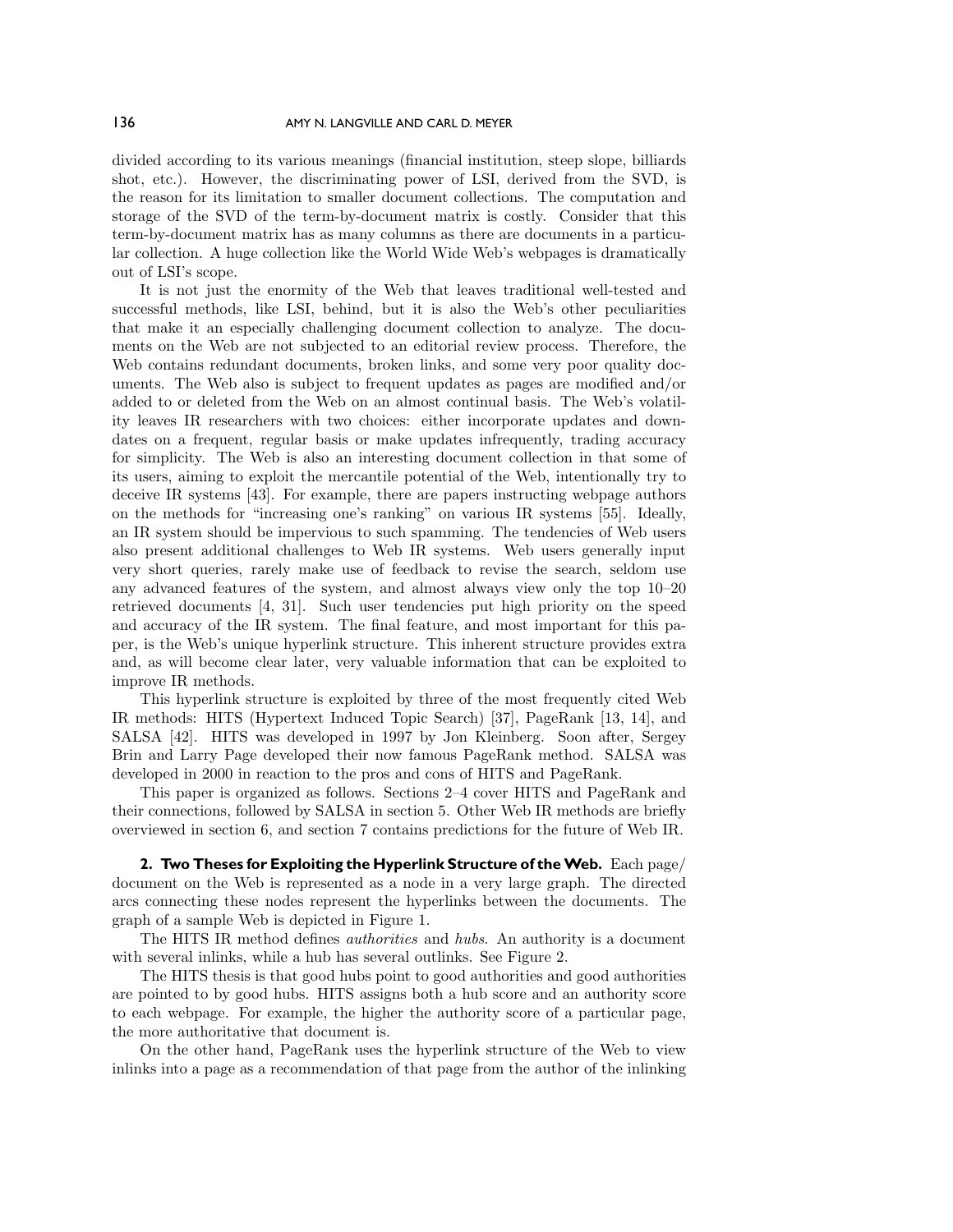

**Fig. 1** Hyperlink structure of a 6-node sample Web.



Fig. 2 An authority node and a hub node.

page. However, inlinks from good pages (highly revered authors) should carry much more weight than inlinks from marginal pages. Each webpage can be assigned an appropriate PageRank score, which measures the importance of that page. Figure 3 depicts the PageRank thesis. The bold lines show the extra weight given to links from important pages.

These are two very similar and related, yet distinct, ideas for ranking the usefulness of webpages. In the next few sections, we analyze these two IR methods in turn.

**3. HITS.** We repeat the HITS thesis: good authorities are pointed to by good hubs and good hubs point to good authorities. Page i has both an authority score  $x_i$ and a hub score  $y_i$ . Let E be the set of all directed edges in the Web graph and let  $e_{ij}$ represent the directed edge from node  $i$  to node  $j$ . Given that each page has somehow been assigned an initial authority score  $x_i^{(0)}$  and hub score  $y_i^{(0)}$ , HITS successively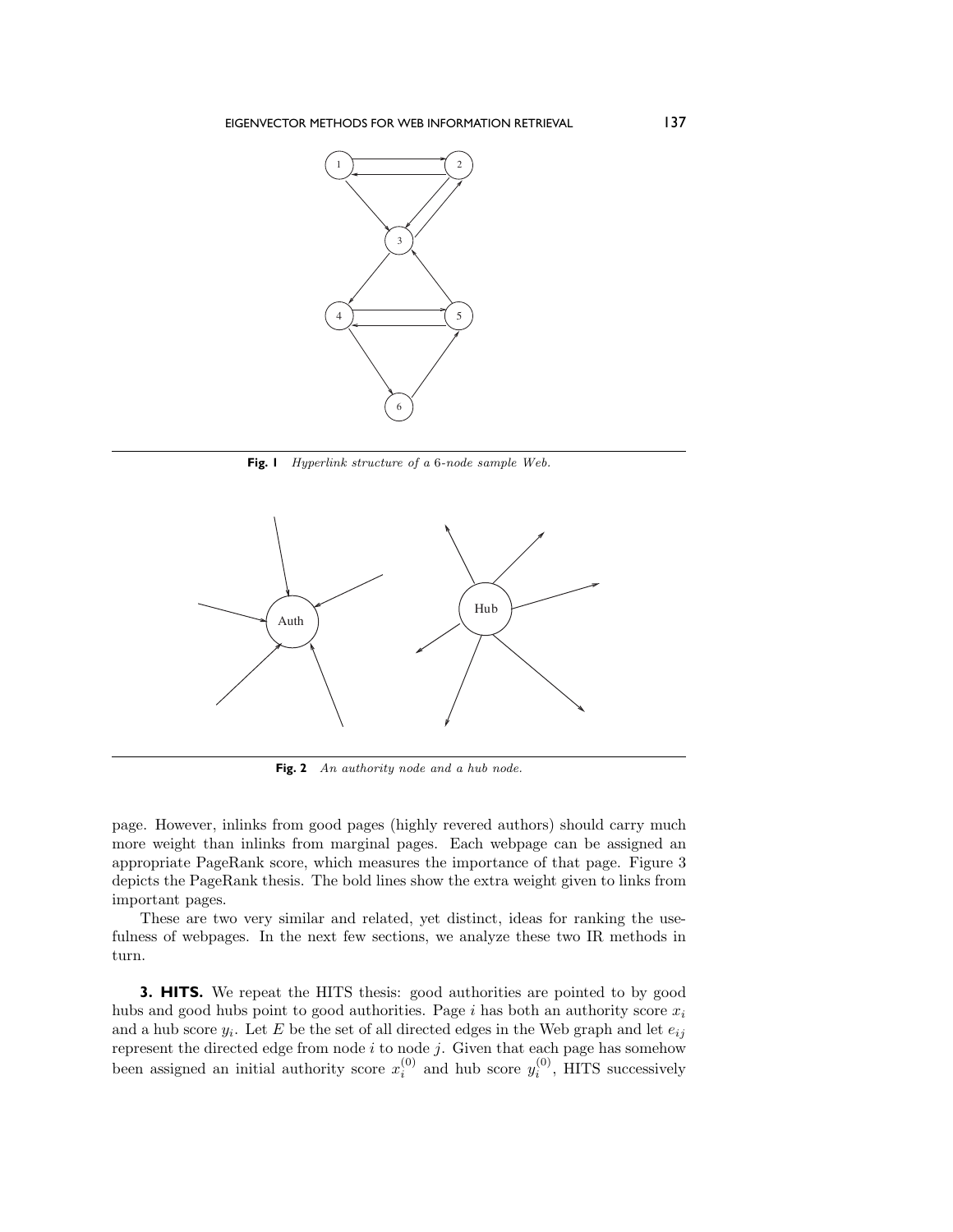

**Fig. 3** The PageRank thesis. (The bold lines show the extra weight given to links from important pages.)

refines these scores by computing

(3.1) 
$$
x_i^{(k)} = \sum_{j:e_{ji} \in E} y_j^{(k-1)}
$$
 and  $y_i^{(k)} = \sum_{j:e_{ij} \in E} x_j^{(k)}$  for  $k = 1, 2, 3, ...$ 

These equations can be written in matrix form with the help of the adjacency matrix **L** of the directed Web graph, where

$$
\mathbf{L}_{ij} = \begin{cases} 1 & \text{if there exists an edge from node } i \text{ to node } j, \\ 0 & \text{otherwise.} \end{cases}
$$

For example, consider the small graph in Figure 4 with corresponding adjacency matrix **L**:

$$
\mathbf{L} = \begin{pmatrix} d_1 & d_2 & d_3 & d_4 \\ d_1 & 0 & 1 & 1 & 0 \\ d_2 & 1 & 0 & 1 & 0 \\ d_3 & 0 & 1 & 0 & 1 \\ d_4 & 0 & 1 & 0 & 0 \end{pmatrix}.
$$

In matrix notation, the equations in (3.1) assume the form

$$
\mathbf{x}^{(k)} = \mathbf{L}^T \mathbf{y}^{(k-1)} \quad \text{and} \quad \mathbf{y}^{(k)} = \mathbf{L} \mathbf{x}^{(k)}.
$$

This leads to the following iterative algorithm for computing the ultimate authority and hub scores **x** and **y**:

- 1. Initialize:  $y^{(0)} = e$ , where **e** is a column vector of all ones. Other positive starting vectors may be used. (See section 3.2.)
- 2. Until convergence, do

$$
\mathbf{x}^{(k)} = \mathbf{L}^T \mathbf{y}^{(k-1)},
$$
  
\n
$$
\mathbf{y}^{(k)} = \mathbf{L} \mathbf{x}^{(k)},
$$
  
\n
$$
k = k + 1,
$$
  
\nnormalize  $\mathbf{x}^{(k)}$  and  $\mathbf{y}^{(k)}$  (see section 3.2).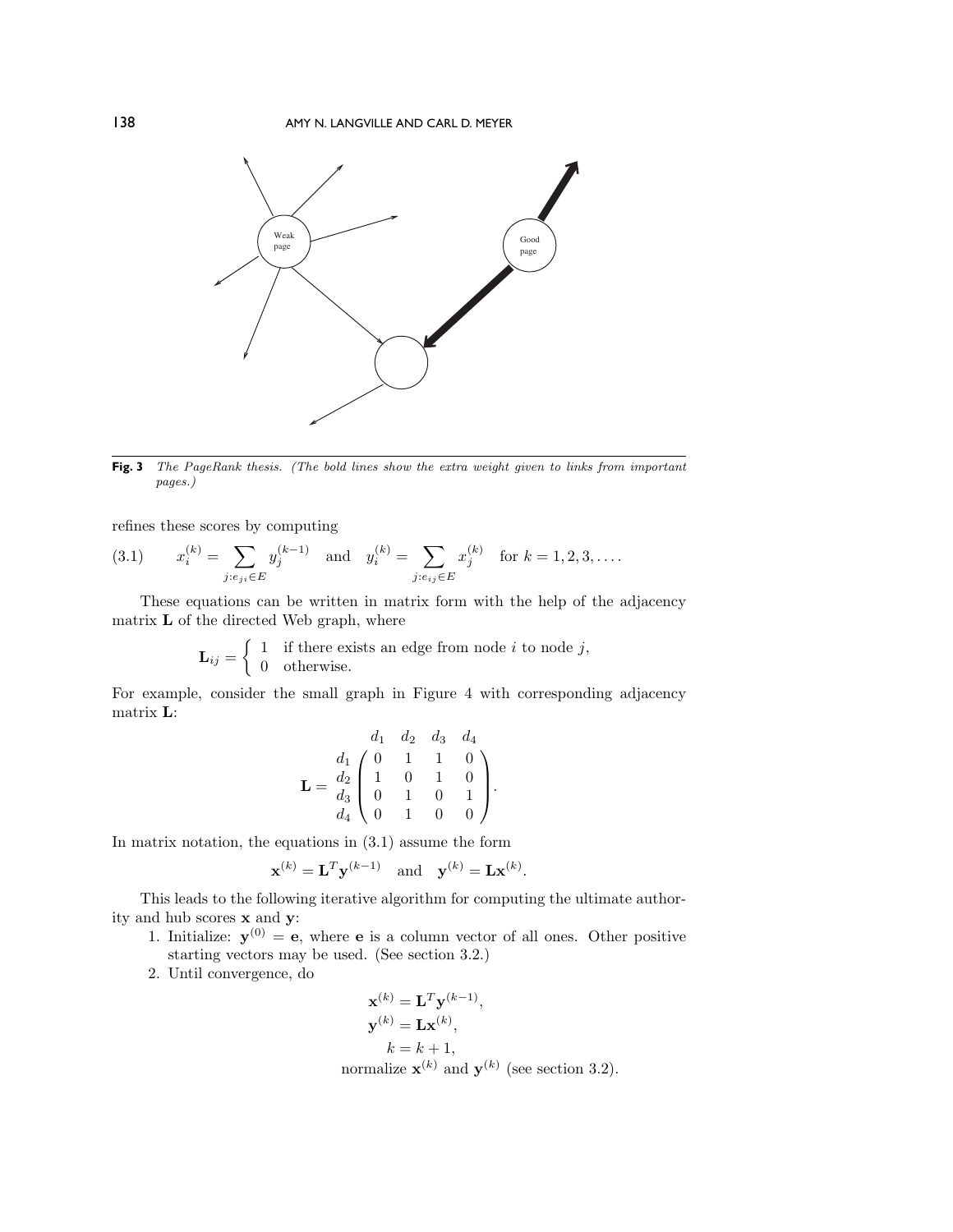

**Fig. 4** Node-link graph for small 4-node Web.

Note that in step 2 of this algorithm, the two equations

$$
\mathbf{x}^{(k)} = \mathbf{L}^T \mathbf{y}^{(k-1)},
$$

$$
\mathbf{y}^{(k)} = \mathbf{L} \mathbf{x}^{(k)}
$$

can be simplified by substitution to

$$
\mathbf{x}^{(k)} = \mathbf{L}^T \mathbf{L} \mathbf{x}^{(k-1)},
$$

$$
\mathbf{y}^{(k)} = \mathbf{L} \mathbf{L}^T \mathbf{y}^{(k-1)}.
$$

These two new equations define the iterative power method for computing the dominant eigenvector for the matrices  $\mathbf{L}^T\mathbf{L}$  and  $\mathbf{L}\mathbf{L}^T$ . Since the matrix  $\mathbf{L}^T\mathbf{L}$  determines the authority scores, it is called the *authority matrix* and  $LL^T$  is known as the hub *matrix.*  $\mathbf{L}^T\mathbf{L}$  and  $\mathbf{L}\mathbf{L}^T$  are symmetric positive semidefinite matrices. Computing the authority vector **x** and the hub vector **y** can be viewed as finding dominant right-hand eigenvectors of  $\mathbf{L}^T\mathbf{L}$  and  $\mathbf{L}\mathbf{L}^T$ , respectively.

**3.1. HITS Implementation.** The implementation of HITS involves two main steps. First, a neighborhood graph N related to the query terms is built. Second, the authority and hub scores for each document in  $N$  are computed and two ranked lists of the most authoritative documents and most "hubby" documents are presented to the IR user. Since the second step was described in the previous section, we focus on the first step. All documents containing references to the query terms are put into the neighborhood graph N. There are various ways to determine these documents. One simple method consults the inverted term-document file. This file might look like:

• aardvark: term 1 - doc 3, doc 117, doc 3961

. .

. .

. • aztec: term 10 - doc 15, doc 3, doc 101, doc 19, doc 1199, doc 673

- baby: term  $11$  doc 56, doc 94, doc 31, doc 3
- zymurgy: term  $m$  doc 223

For each term, the documents mentioning that term are stored in list form. Thus, a query on terms 10 and 11 would pull documents 15, 3, 101, 19, 1199, 673, 56,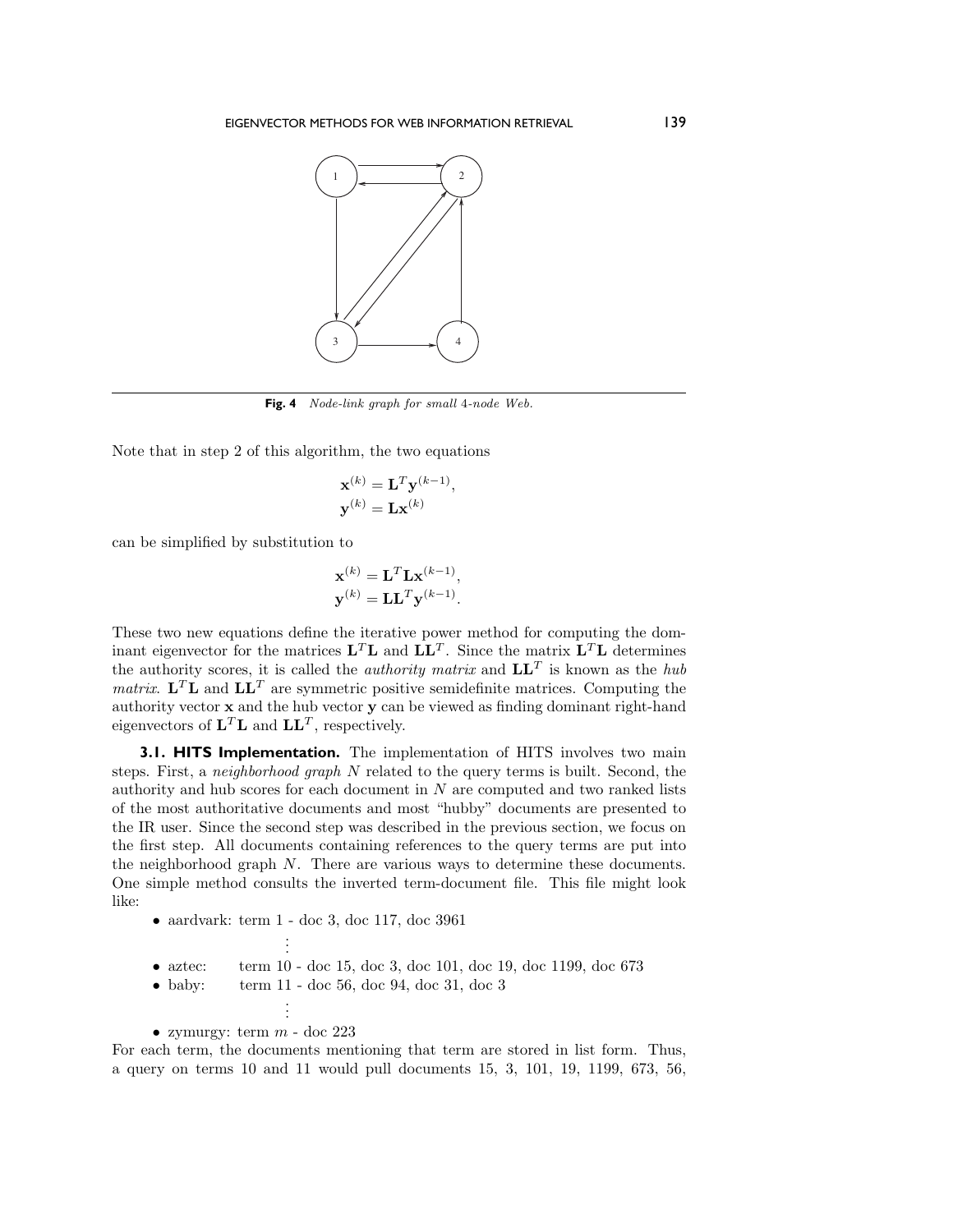94, and 31 into N. Next, the graph around the subset of nodes in N is expanded by adding nodes that either point to nodes in  $N$  or are pointed to by nodes in  $N$ . This expansion allows some latent semantic associations to be made. That is, for the query term  $car$ , with the expansion about documents containing  $car$ , some documents containing automobile may now be added to N, hopefully resolving the problem of synonyms. However, the set  $N$  can become very large due to the expansion process; a document containing the query terms may possess a huge indegree or outdegree. Thus, in practice, the maximum number of inlinking nodes and outlinking nodes to add for a particular node in  $N$  is fixed, say, at 100. For example, only the first 100 outlinking nodes of a document containing a query term are added to N. The process of building the neighborhood graph is strongly related to building level sets in information filtering, which reduces a sparse matrix to a much smaller more query-relevant matrix [63].

Once the set N is built, the adjacency matrix **L** corresponding to the nodes in N is formed. The order of **L** is much smaller than the total number of nodes/documents on the Web. Therefore, computing authority and hub scores using the dominant eigenvectors of  $L^T L$  and  $L L^T$  incurs a small cost, small in comparison to computing authority and hub scores when all documents on the Web are placed in N.

An additional cost reduction exists. Only one document eigenvector needs to be computed: that of either  $\mathbf{L}^T\mathbf{L}$  or  $\mathbf{L}\mathbf{L}^T$ , but not both. For example, the authority vector **x** can be obtained by computing the dominant eigenvector of  $L^T L$ ; then the hub vector **y** can be obtained from the equation  $y = Lx$ . A similar statement applies if the hub vector is computed first from the eigenvector problem.

**3.2. HITS Convergence.** The iterative algorithm for computing HITS vectors is actually the power method applied to  $\mathbf{L}^T\mathbf{L}$  and  $\mathbf{L}\mathbf{L}^T$ . For a diagonalizable matrix  $\mathbf{B}_{n\times n}$  whose distinct eigenvalues are  $\{\lambda_1, \lambda_2, \ldots, \lambda_k\}$  such that  $|\lambda_1| > |\lambda_2| \geq |\lambda_3| \geq$  $\cdots \geq |\lambda_k|$ , the power method takes an initial vector  $\mathbf{x}^{(0)}$  and iteratively computes

$$
\mathbf{x}^{(k)} = \mathbf{B} \mathbf{x}^{(k-1)}, \quad \mathbf{x}^{(k)} \longleftarrow \frac{\mathbf{x}^{(k)}}{m(\mathbf{x}^{(k)})},
$$

where  $m(\mathbf{x}^{(k)})$  is a normalizing scalar derived from  $\mathbf{x}^{(k)}$ . For example, it is common to take  $m(\mathbf{x}^{(k)})$  to be the (signed) component of maximal magnitude (use the first if there are more than one), in which case  $m(\mathbf{x}^{(k)})$  converges to the dominant eigenvalue  $\lambda_1$ , and  $\mathbf{x}^{(k)}$  converges to an associated normalized eigenvector [46]. If only a dominant eigenvector is needed (but not  $\lambda_1$ ), then a normalization such as  $m(\mathbf{x}^{(k)}) = ||\mathbf{x}^{(k)}||$ can be used. (If  $\lambda_1 < 0$ , then  $m(\mathbf{x}^{(k)}) = ||\mathbf{x}^{(k)}||$  can't converge to  $\lambda_1$ , but  $\mathbf{x}^{(k)}$  still converges to a normalized eigenvector associated with  $\lambda_1$ .)

The matrices  $\mathbf{L}^T\mathbf{L}$  and  $\mathbf{L}\mathbf{L}^T$  are symmetric, positive semidefinite, and nonnegative, so their distinct eigenvalues  $\{\lambda_1, \lambda_2, \ldots, \lambda_k\}$  are necessarily real and nonnegative with  $\lambda_1 > \lambda_2 > \cdots > \lambda_k \geq 0$ . In other words, it is not possible to have multiple eigenvalues on the spectral circle. Consequently, the HITS specialization of the power method avoids most problematic convergence issues—HITS with normalization always converges. However, there can be a problem with the uniqueness of the limiting authority and hub vectors. While  $\lambda_1 > \lambda_2$ , the structure of **L** might allow  $\lambda_1$  to be a repeated root of the characteristic polynomial, in which case the associated eigenspace would be multidimensional. This means that the different limiting authority (and hub) vectors can be produced by different choices of the initial vector.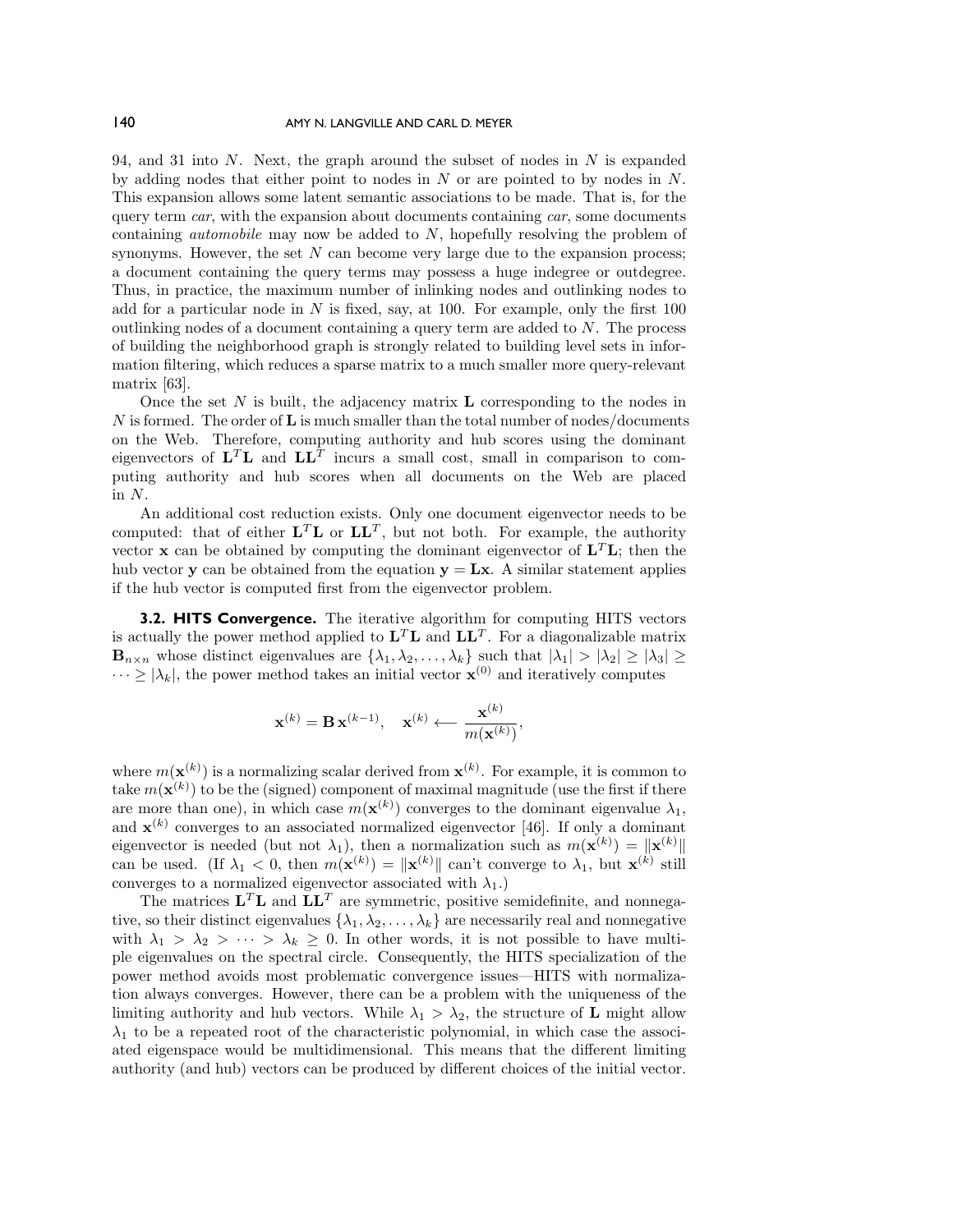A simple example from [27] demonstrates this problem. In this example,

$$
\mathbf{L} = \begin{pmatrix} 0 & 0 & 0 & 0 \\ 1 & 0 & 0 & 0 \\ 1 & 0 & 0 & 0 \\ 0 & 1 & 1 & 0 \end{pmatrix} \text{ and } \mathbf{L}^T \mathbf{L} = \begin{pmatrix} 2 & 0 & 0 & 0 \\ 0 & 1 & 1 & 0 \\ 0 & 1 & 1 & 0 \\ 0 & 0 & 0 & 0 \end{pmatrix}.
$$

The authority matrix  $\mathbf{L}^T\mathbf{L}$  (and the hub matrix  $\mathbf{L}\mathbf{L}^T$ ) has two distinct eigenvalues,  $\lambda_1 = 2$  and  $\lambda_2 = 0$ , that are each repeated twice. For  $\mathbf{x}^{(0)} = (1/4 \quad 1/4 \quad 1/4 \quad 1/4)^T$ , the power method (with normalization by the 1-norm) converges to  $\mathbf{x}^{(\infty)}$  =  $(1/3 \t1/3 \t1/3 \t1/3 \t0)^T$ . Yet for  $\mathbf{x}^{(0)} = (1/4 \t1/8 \t1/8 \t1/2)^T$ , the power method converges to  $\mathbf{x}^{(\infty)} = (1/2 \quad 1/4 \quad 1/4 \quad 0)^T$ . At the heart of this uniqueness problem is the issue of reducibility.

A square matrix **B** is said to be reducible if there exists a permutation matrix **Q** such that

$$
\mathbf{Q}^T \mathbf{B} \mathbf{Q} = \begin{pmatrix} \mathbf{X} & \mathbf{Y} \\ \mathbf{0} & \mathbf{Z} \end{pmatrix}, \text{ where } \mathbf{X} \text{ and } \mathbf{Z} \text{ are both square.}
$$

Otherwise, the matrix is irreducible. The Perron–Frobenius theorem [46] ensures that an irreducible nonnegative matrix possesses a unique normalized positive dominant eigenvector, called the Perron vector. Consequently, it's the reducibility of  $L^T L$  that causes the HITS algorithm to converge to nonunique solutions. PageRank encounters the same uniqueness problem, but the Google founders suggested a way to cheat and alter the matrix, forcing irreducibility and hence guaranteeing existence and uniqueness of the ranking vector—see section 4.3. A modification similar to the Google trick can also be applied to HITS.

One final caveat regarding the power method concerns the starting vector  $\mathbf{x}^{(0)}$ . In general, regardless of whether the dominant eigenvalue  $\lambda_1$  of the iteration matrix **B** is simple or repeated, convergence to a nonzero vector depends on the initial vector **x**<sup>(0)</sup> not being in the range of  $(\mathbf{B} - \lambda_1 \mathbf{I})$ . If **x**<sup>(0)</sup> is randomly generated, then almost certainly this condition will hold, so in practice this is rarely an issue [33]. Farahat et al. [27] have developed a modification to HITS, called exponentiated input to HITS, that remedies some of the convergence issues mentioned above.

**3.3. HITS Example.** We present a very small example to demonstrate the implementation of the HITS algorithm. First, a user presents query terms to the HITS IR system. There are several schemes that can be used to determine which nodes "contain" query terms. For instance, one could take nodes using at least one query term. Or to create a smaller sparse graph, one could take only nodes using all query terms. For our example, suppose the subset of nodes containing the query terms is  ${1, 6}$ . Thus, documents 1 and 6 contain the query terms. Next, we build the neighborhood graph about nodes 1 and 6. Suppose this produces graph  $N$ , shown in Figure 5. From N, the adjacency matrix **L** is formed:

$$
\mathbf{L} = \begin{bmatrix} 1 & 2 & 3 & 5 & 6 & 10 \\ 1 & 0 & 0 & 1 & 0 & 1 & 0 \\ 2 & 1 & 0 & 0 & 0 & 0 & 0 \\ 0 & 0 & 0 & 0 & 1 & 0 & 0 \\ 0 & 0 & 0 & 0 & 0 & 0 & 0 \\ 6 & 0 & 0 & 1 & 1 & 0 & 0 \\ 10 & 0 & 0 & 0 & 0 & 1 & 0 \end{bmatrix}.
$$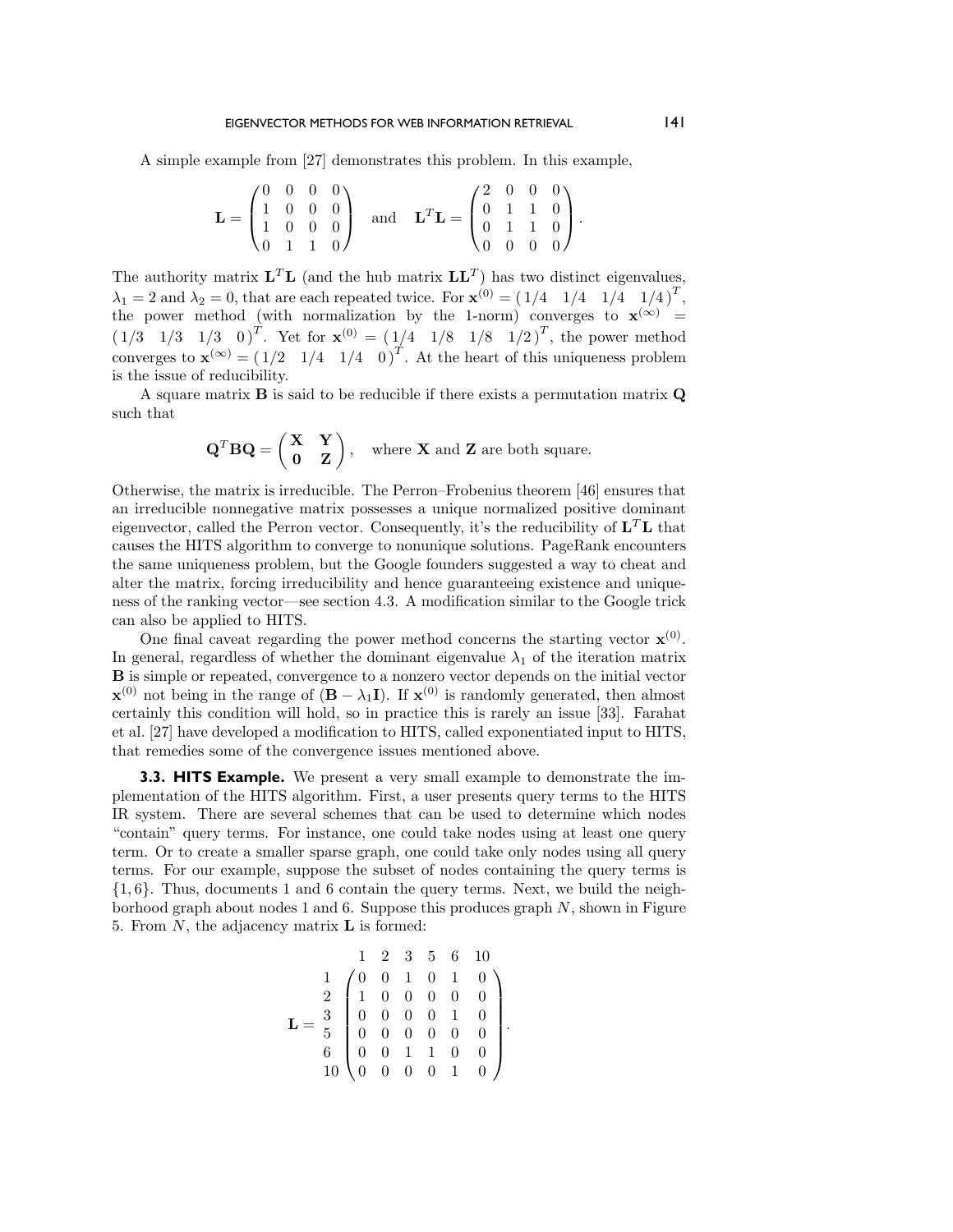

**Fig. 5** N: neighborhood graph about documents 1 and 6.

The authority and hub matrices are, respectively,

$$
\mathbf{L}^T \mathbf{L} = \begin{bmatrix} 1 & 2 & 3 & 5 & 6 & 10 \\ 1 & 1 & 0 & 0 & 0 & 0 & 0 \\ 2 & 0 & 0 & 0 & 0 & 0 & 0 \\ 0 & 0 & 2 & 1 & 1 & 0 & 0 \\ 0 & 0 & 1 & 1 & 0 & 0 & 0 \\ 6 & 0 & 0 & 1 & 0 & 3 & 0 \\ 10 & 0 & 0 & 0 & 0 & 0 & 0 \end{bmatrix}, \quad \mathbf{L}\mathbf{L}^T = \begin{bmatrix} 1 & 2 & 3 & 5 & 6 & 10 \\ 2 & 0 & 1 & 0 & 1 & 1 \\ 1 & 0 & 1 & 0 & 0 & 0 \\ 0 & 0 & 0 & 0 & 0 & 0 \\ 1 & 0 & 0 & 0 & 2 & 0 \\ 1 & 0 & 1 & 0 & 0 & 1 \end{bmatrix}.
$$

The normalized principal eigenvectors with the authority scores **x** and hub scores **y** are

$$
\mathbf{x}^T = (0 \quad 0 \quad .3660 \quad .1340 \quad .5 \quad 0),
$$
  

$$
\mathbf{y}^T = (.3660 \quad 0 \quad .2113 \quad 0 \quad .2113 \quad .2113).
$$

For the much larger matrices that occur in practice, the existence of identical values in the dominant eigenvectors is not likely. Nevertheless, ties may occur and can be broken by any tie-breaking strategy. Using a "first come, first serve" tie-breaking strategy, the authority and hub scores are sorted in decreasing order and the document ID numbers are presented:

Auth. ranking = ( 6 3 5 1 2 10 ), Hub ranking = ( 1 3 6 10 2 5 ).

This means that document 6 is the most authoritative document for the query, while document 1 is the best hub for this query.

**3.4. Strengths and Weaknesses of HITS.** One advantage of the HITS algorithm for IR is its dual rankings. HITS presents two ranked lists to the user: one with the most authoritative documents related to the query and the other with the most "hubby" documents. A user may be more interested in one ranked list than another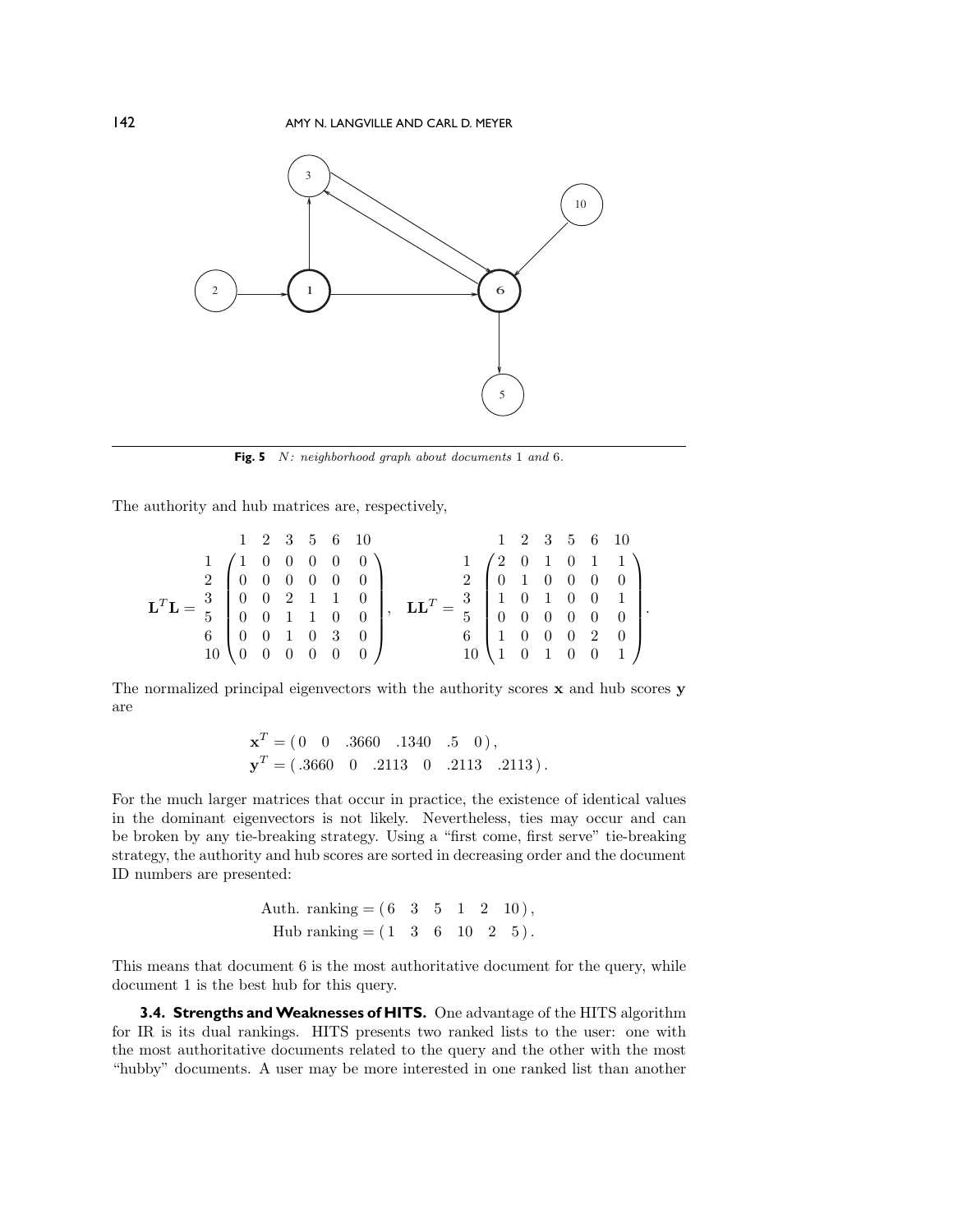depending on the application. HITS also casts the overall Web IR problem as a small problem, finding the dominant eigenvectors of small matrices. The size of these matrices is very small relative to the total number of documents on the Web.

However, there are some clear disadvantages to the HITS IR algorithm. Most troublesome is HITS' query dependence. At query time, a neighborhood graph must be built and at least one matrix eigenvector problem solved. This must be done for each query. HITS' susceptibility to spamming creates a second strong disadvantage. By adding links to and from his webpage, a user can slightly influence the authority and hub scores of his page. A slight change in these scores might be enough to move that webpage a few notches up the ranked lists returned to the IR user. With banner advertisements and financial opportunities, webpage owners have clear incentive to improve their standings in the ranked lists. This is especially important as IR users generally view only the top 20 pages returned in a ranked list. From the perspective of a webpage owner, adding outlinks from a page is much easier than adding inlinks to that page. So influencing one's hub score is not difficult. Yet since hub scores and authority scores share an interdependence and are computed interdependently, an authority score will increase as a hub score increases. Also, since the neighborhood graph is small in comparison to the entire Web, local changes to the link structure will appear more drastic. However, Bharat and Henzinger have proposed a modification to HITS that mitigates the problem of spam by using an L1 normalization step [5].

A final disadvantage of HITS is the problem of topic drift. In building the neighborhood graph  $N$  for a query, it is possible that a very authoritative yet off-topic document be linked to a document containing the query terms. This very authoritative document can carry so much weight that it and its neighboring documents dominate the relevant ranked list returned to the user, skewing the results towards off-topic documents. Bharat and Henzinger suggest a solution to the problem of topic drift, weighting the authority and hub scores of the nodes in  $N$  by a measure of relevancy to the query [5]. In fact, to measure relevance of a node in  $N$  (i.e., a document) to the query, they use the same cosine similarity measure that is often used by vector space methods such as LSI [3, 24].

**3.5. HITS' Relationship to Bibliometrics.** The HITS IR algorithm has strong connections to the bibliometrics research. Bibliometrics is the study of written documents and their citation structure. Such research uses the citation structure of a body of documents to produce numerical measures of the importance and impact of papers. Ding et al. have noted the underlying connection between HITS and two common bibliometrics concepts, cocitation and coreference [23, 22].

In bibliometrics, cocitation occurs when two documents are both cited by the same third document. Coreference occurs when two documents both refer to the same third document. In IR, cocitation occurs when two nodes share a common inlinking node, while coreference means two nodes share a common outlinking node. Ding et al. have shown that the authority matrix  $L^T L$  of HITS has a direct relationship to the concept of cocitation, while the hub matrix  $LL<sup>T</sup>$  is related to coreference [22, 23]. Suppose the small hyperlink graph of Figure 4 is studied again. The adjacency matrix is

$$
\mathbf{L} = \begin{pmatrix} d_1 & d_2 & d_3 & d_4 \\ d_1 & 0 & 1 & 1 & 0 \\ d_2 & 1 & 0 & 1 & 0 \\ d_3 & 0 & 1 & 0 & 1 \\ d_4 & 0 & 1 & 0 & 0 \end{pmatrix}.
$$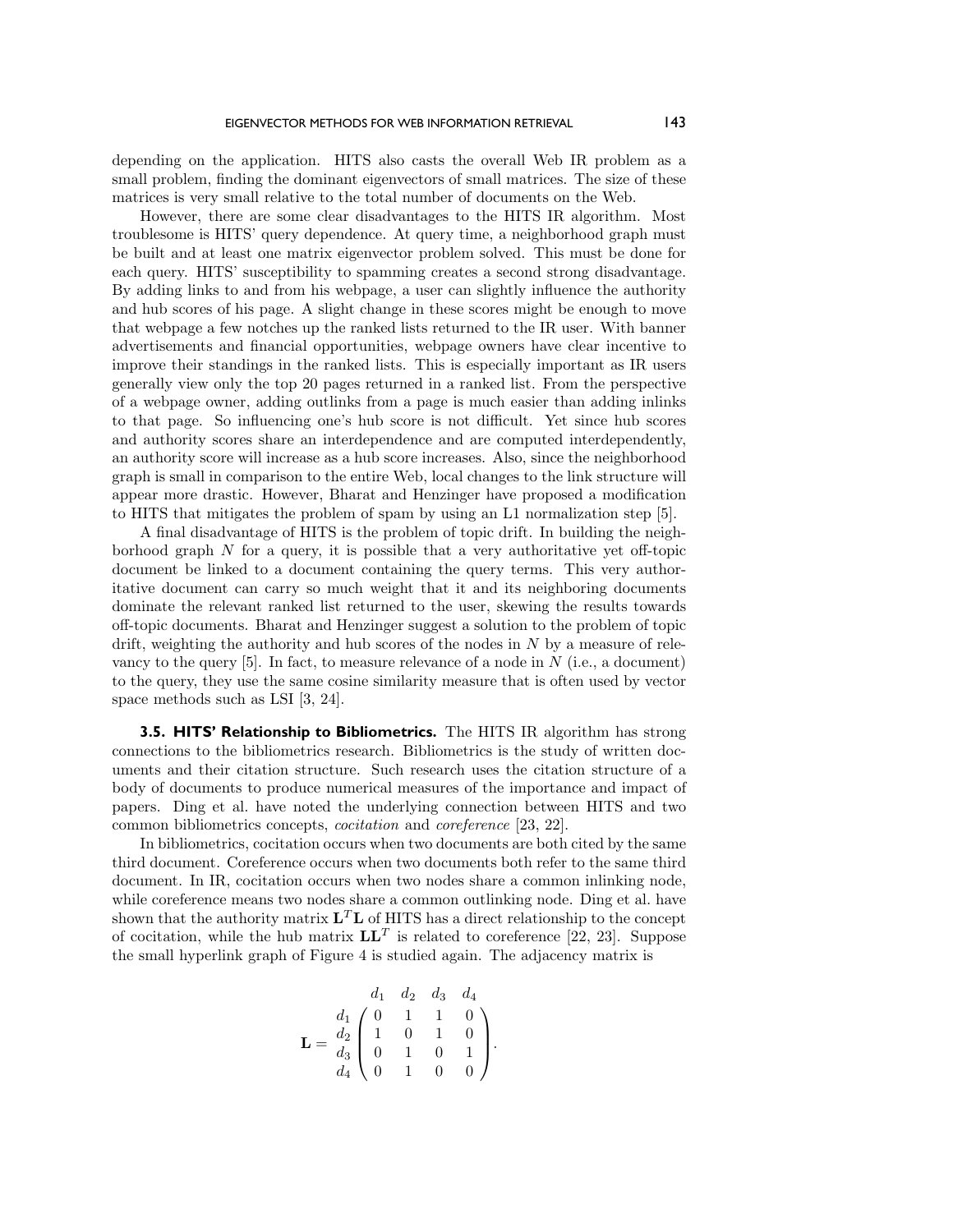Then the authority and hub matrices are

$$
\mathbf{L}^T \mathbf{L} = \begin{pmatrix} 1 & 0 & 1 & 0 \\ 0 & 3 & 1 & 1 \\ 1 & 1 & 2 & 0 \\ 0 & 1 & 0 & 1 \end{pmatrix} = \mathbf{D}_{in} + \mathbf{C}_{cit},
$$

$$
\mathbf{L}\mathbf{L}^T = \begin{pmatrix} 2 & 1 & 1 & 1 \\ 1 & 2 & 0 & 0 \\ 1 & 0 & 2 & 1 \\ 1 & 0 & 1 & 1 \end{pmatrix} = \mathbf{D}_{out} + \mathbf{C}_{ref}.
$$

Ding et al. [22, 23] show that  $\mathbf{L}^T \mathbf{L} = \mathbf{D}_{in} + \mathbf{C}_{cit}$ , where  $\mathbf{D}_{in}$  is a diagonal matrix with the indegree of each node along the diagonal and  $\mathbf{C}_{cit}$  is the cocitation matrix. For example, the  $(3,3)$ -element of  $L^T L$  means that node 3 has an indegree of 2. The  $(1, 3)$ -element of  $\mathbf{L}^T\mathbf{L}$  means that nodes 1 and 3 share only 1 common inlinking node: node 2, as is apparent from Figure 4. The  $(4, 3)$ -element of  $L^T L$  implies that nodes 3 and 4 do not share a common inlinking node, again, as is apparent from Figure 4. Similarly, the hub matrix is actually  $D_{out} + C_{ref}$ , where  $D_{out}$  is the diagonal matrix of outdegrees and  $\mathbf{C}_{ref}$  is the coreference matrix. The  $(1, 2)$ -element of  $\mathbf{LL}^T$ means that nodes 1 and 2 share a common outlink node, node 3. The (4, 2)-element implies that nodes 4 and 2 do not share a common outlink node. Ding et al. use these relationships between authority and cocitation and hubs and coreference to claim that simple inlink ranking provides a decent approximation to the HITS authority score and simple outlink ranking provides a decent approximation to hub ranking [23, 22].

We close this section by noting that HITS has been incorporated into the CLEVER project at IBM Almaden Research Center [32]. HITS is also part of the underlying ranking technology used by the search engine Teoma.

**4. PageRank.** In 1998 (the same year that HITS was born), Google founders Larry Page and Sergey Brin formulated their PageRank concept and made it the basis for their search engine [14]. As stated on the Google website, "The heart of our software is  $PageRank^{TM} \dots$  [it] provides the basis for all of our web search tools." By avoiding the inherent weaknesses of HITS, PageRank has been responsible for elevating Google to the position of the world's preeminent search engine.

After webpages retrieved by robot crawlers are indexed and cataloged, PageRank values are assigned prior to query time according to perceived importance so that at query time a ranked list of pages related to the query terms can be presented to the user almost instantaneously. PageRank importance is determined by "votes" in the form of links from other pages on the Web. The idea is that votes (links) from important sites should carry more weight than votes (links) from less important sites, and the significance of a vote (link) from any source should be tempered (or scaled) by the number of sites the source is voting for (linking to). These notions are encapsulated by defining the rank  $r(P)$  of a given page P to be

$$
r(P) = \sum_{Q \in \mathcal{B}_P} \frac{r(Q)}{|Q|}, \quad \text{where} \quad \frac{\mathcal{B}_P = \{\text{all pages pointing to } P\}}{|Q| = \text{number of out links from } Q.
$$

This is a recursive definition, so computation necessarily requires iteration. If there are n pages,  $P_1, P_2, \ldots, P_n$ , arbitrarily assign each page an initial ranking, say,  $r_0(P_i)$  =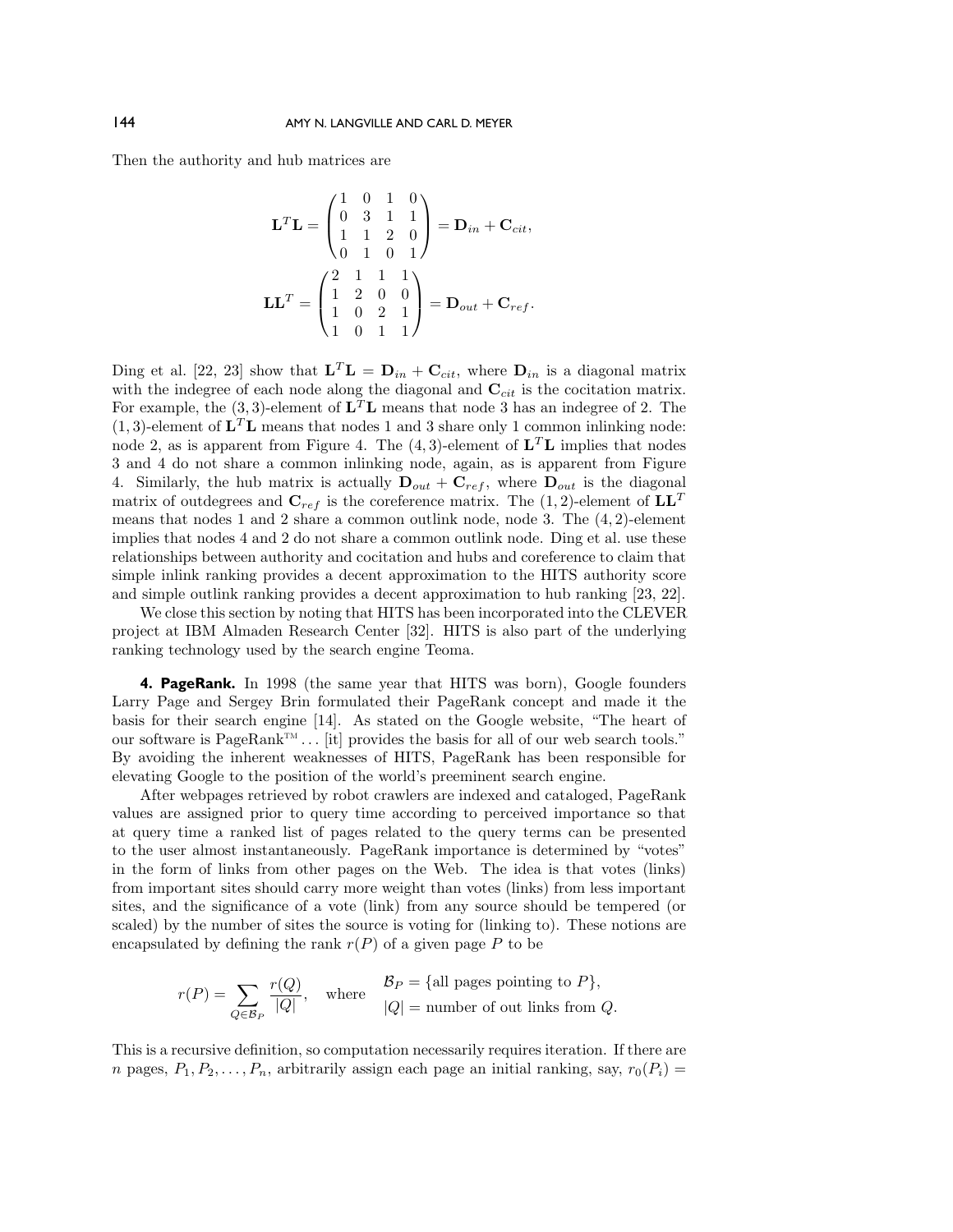$1/n$ , then successively refine the ranking by computing

$$
r_j(P_i) = \sum_{Q \in \mathcal{B}_{P_i}} \frac{r_{j-1}(Q)}{|Q|}
$$
 for  $j = 1, 2, 3, ....$ 

This is accomplished by setting  $\pi_j^T = (r_j(P_1), r_j(P_2), \ldots, r_j(P_n))$  and iteratively computing

(4.1)  $\boldsymbol{\pi}_j^T = \boldsymbol{\pi}_{j-1}^T \mathbf{P}$ , where **P** is the matrix with  $p_{ij} = \begin{cases} 1/|P_i| & \text{if } P_i \text{ links to } P_j, \\ 0 & \text{otherwise.} \end{cases}$ 

The notation  $|P_i|$  is the number of outlinks from page  $P_i$ . Again, this is the power method. If the limit exists, the *PageRank vector* is defined to be  $\pi^T = \lim_{j \to \infty} \pi_j^T$ , and the *i*th component  $\pi_i$  is the PageRank of  $P_i$ . This is the raw idea, but for both theoretical and practical reasons (e.g., ensuring convergence, customizing rankings, and adjusting convergence rates), the matrix  $P$  must be adjusted—how adjustments are made is described in section 4.3.

**4.1. Markov Model of the Web.** The "raw" Google matrix **P** is nonnegative with row sums equal to one or zero. Zero row sums correspond to pages that have no outlinks—such pages are sometimes referred to as dangling nodes. If we are willing to assume for a moment that there are no dangling nodes or that they are accounted for by artificially adding appropriate links to make all row sums equal one, then **P** is a row stochastic matrix, which in turn means that the PageRank iteration (4.1) represents the evolution of a Markov chain [46, Chap. 8]. More precisely, this Markov chain is a random walk on the graph defined by the link structure of the webpages in Google's database.

For example, consider the hyperlink structure of Tiny Web consisting of six webpages linked as in Figure 1. The Markov model represents Tiny Web's directed graph as a square transition probability matrix **P** whose element  $p_{ij}$  is the probability of moving from state i (page i) to state j (page j) in one step (click). For example, assume that, starting from any node (webpage), it is equally likely to follow any of the outgoing links to arrive at another node. Thus,

$$
\mathbf{P} = \begin{pmatrix} 0 & .5 & .5 & 0 & 0 & 0 \\ .5 & 0 & .5 & 0 & 0 & 0 \\ 0 & .5 & 0 & .5 & 0 & 0 \\ 0 & 0 & 0 & 0 & .5 & .5 \\ 0 & 0 & .5 & .5 & 0 & 0 \\ 0 & 0 & 0 & 0 & 1 & 0 \end{pmatrix},
$$

which is Tiny Web's raw (unadjusted) "Google matrix" described in  $(4.1)$ . However, other suitable probability distributions may be used across the rows. For example, if Web usage logs show that users accessing page 2 are twice as likely to jump to page 1 as they are to jump to page 3, then  $\mathbf{p}_2^T$  (the second row of **P**) might alternately be defined as

$$
\mathbf{p}_2^T = ( .6667 \quad 0 \quad .3333 \quad 0 \quad 0 \quad 0 ).
$$

Other ideas for filling in the entries of **P** have been suggested [62, 53].

In general, the dominant eigenvalue for every stochastic matrix **P** is  $\lambda = 1$ . Consequently, if the PageRank iteration (4.1) converges, it converges to the normalized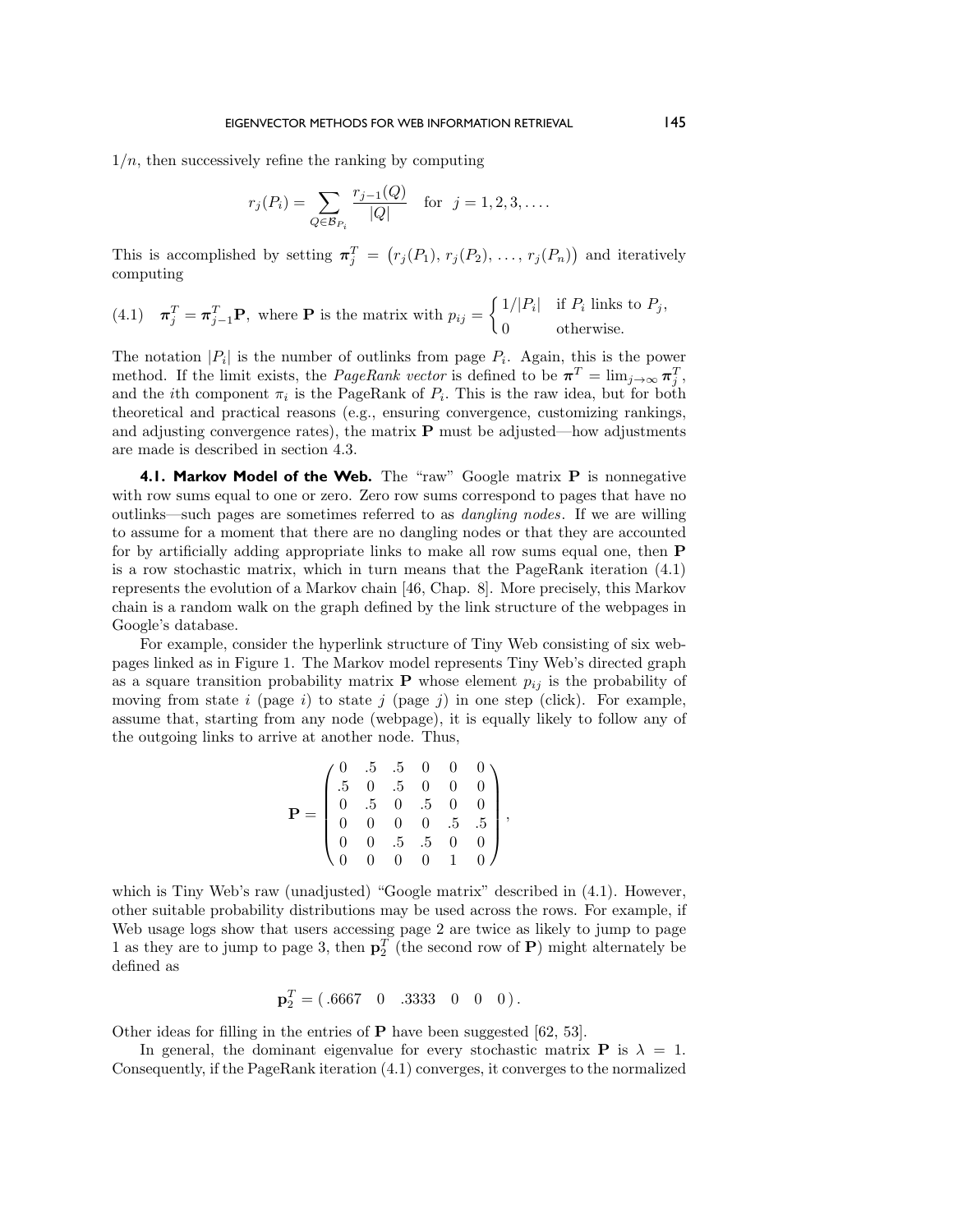left-hand eigenvector  $\pi^T$  satisfying

(4.2) 
$$
\boldsymbol{\pi}^T = \boldsymbol{\pi}^T \mathbf{P}, \quad \boldsymbol{\pi}^T \mathbf{e} = 1 \qquad \text{(e is a column of ones)},
$$

which is the stationary (or steady-state) distribution of the Markov chain [46, Chap. 8]. This is why Google intuitively characterizes the PageRank value of each site as the long-run proportion of time spent at that site by a Web surfer eternally clicking on links at random.<sup>1</sup>

**4.2. Computing PageRank.** Since the computation of PageRank boils down to solving either the eigenvector problem (4.2) or, equivalently, solving the homogeneous linear system  $\pi^T(\mathbf{I} - \mathbf{P}) = \mathbf{0}$  with  $\pi^T \mathbf{e} = 1$ , determining PageRank might seem like a rather easy task. But quite to the contrary, the size of the problem (there are currently over 8 billion pages in Google's database) severely limits the choice of algorithms that can be effectively used to compute  $\pi^{T}$ . In fact, this computation has been called "the world's largest matrix computation" [48]. Direct methods (even those tuned for sparsity) as well as eigensolvers can't handle the overwhelming size, and variants of the power method seem to be the only practical choices. The time required by Google to compute the PageRank vector has been reported to be on the order of several days.

**4.3. Adjusting P.** There are a few problems with strictly using the hyperlink structure of the Web to build a transition probability matrix that will adequately define PageRank. First, as noted earlier, the raw Google matrix **P** can fail to be a stochastic matrix because **P** has a row of all zeros for each node with zero outdegree. This is easily remedied by replacing each zero row with  $e^T/n$ , where n is the order of **P**. Call this new matrix  $\overline{P}$ . But this alone doesn't fix all of the problems.

Another greater difficulty can (and usually does) arise:  $P$  may be a reducible matrix because the underlying chain is reducible. Reducible chains are those that contain sets of states in which the chain eventually becomes trapped—i.e., by a reordering of states the transition matrix of a reducible chain can be made to have the canonical form

(4.3) 
$$
\mathbf{P} = \frac{S_1}{S_2} \begin{pmatrix} \mathbf{T}_{11} & \mathbf{T}_{12} \\ \mathbf{0} & \mathbf{T}_{22} \end{pmatrix}.
$$

Once a state in set  $S_2$  has been reached, the chain never returns to the states of  $S_1$ . For example, if we bage  $P_i$  contains only a link to page  $P_j$ , and  $P_j$  contains only a link to  $P_i$ , then Google's random surfer who hits either  $P_i$  or  $P_j$  is trapped into bouncing between these two pages endlessly, which is the essence of reducibility.

An *irreducible* Markov chain is one in which every state is eventually reachable from every other state. That is, there exists a path from node i to node j for all  $i, j$ . Irreducibility is a desirable property because it is precisely the feature that guarantees that a Markov chain possesses a unique (and positive) stationary distribution vector  $\pi^T = \pi^T P$ —it's the Perron–Frobenius theorem at work [46, Chap. 8].

The modification of the raw Google matrix  $P$  leading to  $\bar{P}$  as described earlier produces a stochastic matrix, but the structure of the World Wide Web is such that **P** is almost certainly reducible. Hence further adjustment is necessary in order to ensure irreducibility. Brin and Page force irreducibility into the picture by making

<sup>&</sup>lt;sup>1</sup>Clicking BACK or entering a URL on the command line is excluded in this model.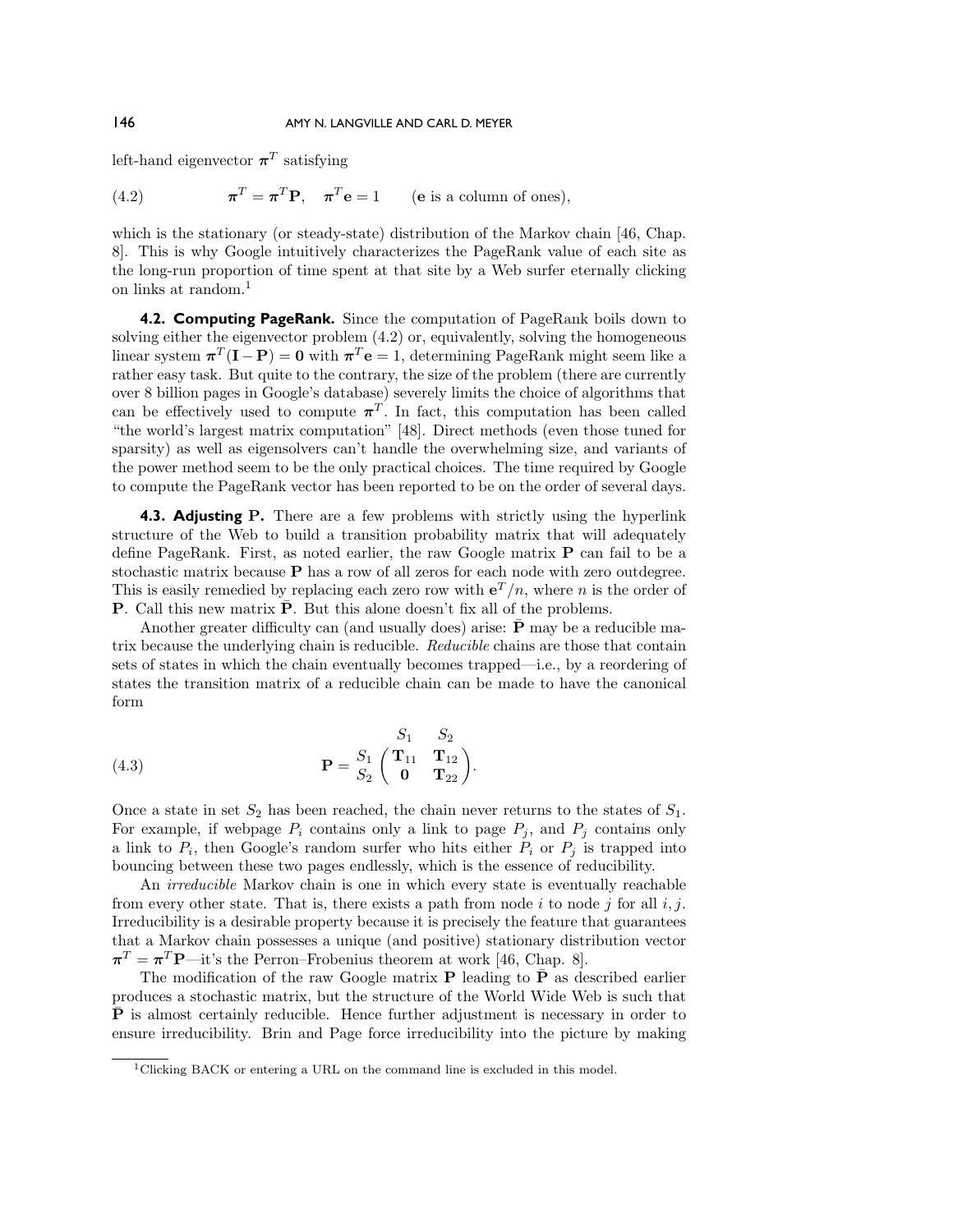every state directly reachable from every other state. They originally did so by adding a perturbation matrix  $\mathbf{E} = e^T/n$  to  $\bar{\mathbf{P}}$  to form

$$
\bar{\bar{\mathbf{P}}} = \alpha \bar{\mathbf{P}} + (1 - \alpha) \mathbf{E},
$$

where  $\alpha$  is a scalar between 0 and 1. The Google reasoning was that this stochastic matrix models a Web surfer's "teleportation" tendency to randomly jump to a new page by entering a URL on the command line, and it assumes that each URL has an equal likelihood of being selected. Later Google adopted a more realistic and less democratic stance by using a better (and more flexible) perturbation matrix,

$$
\mathbf{E} = \mathbf{e}\mathbf{v}^T,
$$

where the "personalization" vector  $\mathbf{v}^T > \mathbf{0}$  is a probability vector that allows nonuniform probabilities for teleporting to particular pages. More importantly, at least from a business viewpoint, taking the perturbation to be of the form  $\mathbf{E} = \mathbf{e}\mathbf{v}^T$  permits "intervention" by fiddling with  $\mathbf{v}^T$  to adjust PageRank values up or down according to commercial considerations [60]. Other perturbation terms may be used as well, but, in any case,  $\bar{\mathbf{P}} = \alpha \bar{\mathbf{P}} + (1 - \alpha)\mathbf{E}$  is a convex combination of two stochastic matrices **P** and **E** such that  $\bar{\mathbf{P}}$  is stochastic and irreducible and hence  $\bar{\mathbf{P}}$  possesses a unique stationary distribution  $\pi^T$ . It's the matrix  $\bar{\mathbf{P}}$  that is now generally called "the Google" matrix" and its stationary distribution  $\pi^T$  is the real PageRank vector.

Forcing the irreducibility by adding direct connections between each node might be overkill. To force irreducibility in a minimal sense, only one nonzero entry needs to be added to the leading position in the (2, 1)-block of zeros in **P** once it has been permuted to canonical form (4.3). In other words, if

$$
\bar{\bar{\mathbf{P}}} = \begin{pmatrix} \mathbf{T}_{11} & \mathbf{T}_{12} \\ \mathbf{C} & \mathbf{T}_{22} \end{pmatrix}, \text{ where } \mathbf{C} = \begin{pmatrix} \epsilon & \mathbf{0}^T \\ \mathbf{0} & \mathbf{0} \end{pmatrix},
$$

then  $\bar{\bar{P}}$  is irreducible. Several other ways of forcing irreducibility have been suggested and analyzed [40, 9, 59], but Google seems to favor the  $\mathbf{E} = \mathbf{e}\mathbf{v}^T$  approach.

A rather happy accident of Google's approach is that the eigendistribution of  $\mathbf{\bar{P}}=\alpha\mathbf{\bar{P}}+(1-\alpha)\mathbf{E}$  is affected in an advantageous manner. As pointed out earlier, the asymptotic rate of convergence of the power method is governed by the degree of separation between the dominant and closest subdominant eigenvalues. For the Google matrix it's easy to show that if the respective spectrums are  $\sigma(\bar{P}) = \{1, \mu_2, \ldots, \mu_n\}$ and  $\sigma(\bar{\mathbf{P}}) = \{1, \lambda_2, \ldots, \lambda_n\}$ , then

(4.4) 
$$
\lambda_k = \alpha \mu_k \quad \text{for} \quad k = 2, 3, \dots, n,
$$

regardless of the value of the personalization vector  $\mathbf{v}^T$  in  $\mathbf{E} = \mathbf{e}\mathbf{v}^T$  [46, p. 502], [40, 30]. Furthermore, the link structure of the Web makes it likely that  $\mu_2 = 1$  (or at least  $\mu_2 \approx 1$ ). Therefore, choosing  $\alpha$  to be farther from 1 increases the gap between 1 and  $\lambda_2$  and thus speeds the convergence to PageRank. Google originally reported using  $\alpha = .85$ , which makes it likely that  $\lambda_2 = .85$ . Since  $(\lambda_2)^{114} = (.85)^{114} < 10^{-8}$ , it follows that roughly 114 iterations of the power method give an accuracy on the order of 10<sup>−</sup><sup>8</sup> for Google's PageRank measures, most likely a higher degree of accuracy than they need in practical situations. However, on the con side, the maximally irreducible approach clearly alters the true nature of the chain much more than the minimally irreducible approach.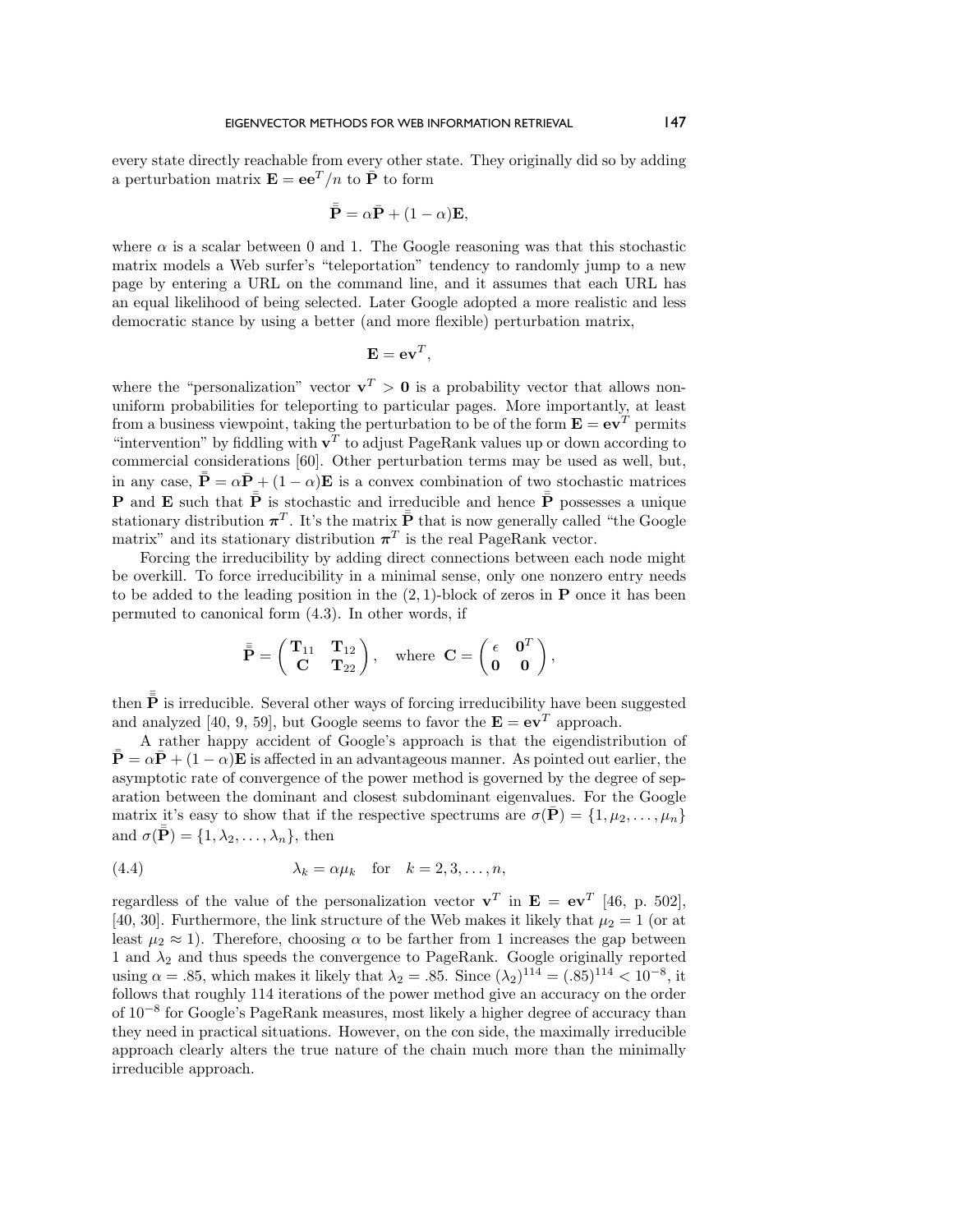We feel experimental comparisons between the minimally irreducible  $\bar{\bar{P}}$  and the maximally irreducible  $\bar{P}$  might yield interesting results about surfer behavior and the sensitivity of PageRank to small additive perturbations. Reference [40] contains some theoretical progress in this area.

**4.4. PageRank Implementation.** Note that PageRank actually gives an importance score for each webpage, not a relevancy score. PageRank is just one part of Google's ranking system. In fact, PageRank is combined with other scores to give an overall ranking [10]. However, to simplify the examples, we present a basic model for use of PageRank. In this model, the implementation of the PageRank IR system involves two primary steps. In the first step, a full document scan determines the subset of nodes containing the query terms. This subset is called the relevancy set for the query. This is analogous to the first step of HITS, in which the neighborhood graph is formed. In the second step, the relevancy set is sorted according to the PageRank scores of each document in the set. Thus, PageRank does not depend on the query. In fact, each document has a PageRank score that is independent of all queries. It has been reported that Google computes PageRank once every few weeks for all documents in its Web collection [56]. As mentioned earlier, the computation of PageRank is a costly, time-consuming effort that involves finding the stationary vector of an irreducible stochastic matrix whose size is on the order of billions, and the power method seems to have been Google's method of choice [28, 14]. The algorithm to compute the PageRank vector  $\pi^T$  for the Google matrix  $\overline{\overline{P}} = \alpha \overline{P} + (1 - \alpha)E$  is simply stated. After specifying a value for the tuning parameter  $\alpha$ , set  $\pi_0^T = \mathbf{e}^T/n$ , where  $n$  is the size of  $P$ , and iterate

(4.5) 
$$
\boldsymbol{\pi}_{k+1}^T = \alpha \boldsymbol{\pi}_k^T \bar{\mathbf{P}} + (1 - \alpha) \mathbf{v}^T
$$

until the desired degree of convergence is attained.

This implementation (4.5) has a couple of things going for it. First, the method does not destroy the extreme sparsity that is inherent. Second, the main vectormatrix multiplication of  $\pi_k^T \bar{P}$  requires only sparse inner products, and these sparse inner products are easily implemented in parallel. Using parallelism is imperative for a problem of this size. More advanced iterative system/eigensolver methods do speed theoretical convergence, but in practice they fail to deliver due to immense storage requirements and increased computational complexity. Brin and Page report rather quick convergence with the simple power method—they claim useful results are obtained with only 50 power iterations on a **P** of order  $n = 322,000,000$ .

There have been several recent advances in PageRank computation and implementation, proposed largely by researchers at Stanford. Arasu et al. [1] suggest using the Gauss–Seidel method [57] in place of the simple power method. On one test example, they report faster convergence, especially at the beginning of the iteration history. Another group of researchers at Stanford, Kamvar et al., have developed several modifications to the power method that accelerate convergence. One technique uses quadratic extrapolation, similar to Aitken's  $\Delta^2$  method, to speed convergence to the PageRank vector. The results show speedups of 50–300% over the basic power method, with minimal additional overhead [36]. The same group of researchers have also developed a BlockRank algorithm that uses aggregation methods to empirically achieve speedups of a factor of 2 [35]. One final algorithm uses an adaptive method to monitor the convergence of individual elements of the PageRank vector. As soon as elements of this vector have converged, they are no longer computed. Empirical evidence shows speedier convergence by 17% as the work per iteration decreases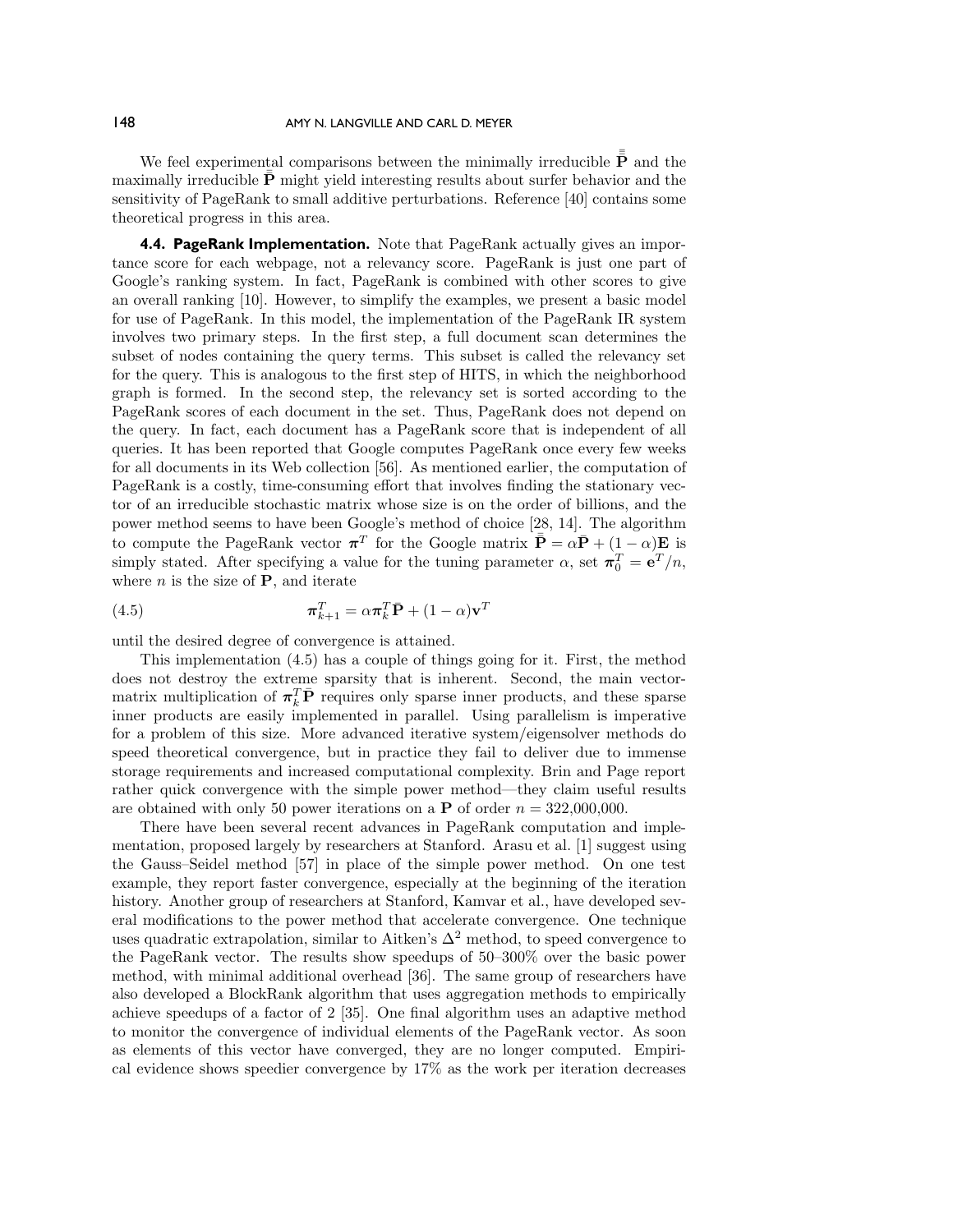throughout the iteration history [34]. Very recent work partitions the **P** matrix into two groups according to dangling nodes (with no outlinks) and nondangling nodes [41, 40, 38, 39]. Then, using exact aggregation, the problem is reduced by a factor of 4 by lumping all the dangling nodes into one state. (Dangling nodes account for one-fourth of the Web's nodes.) The most exciting feature of all these algorithms is that they do not compete with one another. In fact, it is possible to combine several algorithms to achieve even greater speedups.

**4.4.1. PageRank Convergence.** Since the power method seems to be about the only game in town as far as PageRank is concerned, a couple more comments are in order. Because the iteration matrix  $\overline{P}$  is a stochastic matrix, the spectral radius  $\rho(\bar{P}) = 1$ . If this stochastic matrix is reducible, it may have several eigenvalues on the unit circle, causing convergence problems for the power method. One such problem was identified by Brin and Page as a rank sink, a node with no outlinks that keeps accumulating more and more PageRank at each iteration. This rank sink is actually an absorbing state of the Markov chain. More generally, a reducible matrix may contain an absorbing class that eventually sucks all the PageRank into states in its class. The Web graph may contain several such classes, and the long run probabilities of the chain then depend greatly on the starting vector. Some states and classes may have 0 rank in the long run, giving an undesirable solution and interpretation for the PageRank problem. However, the situation is much nicer and the convergence much cleaner for an irreducible matrix.

For an irreducible stochastic matrix, there is only one eigenvalue on the unit circle, all other eigenvalues have modulus strictly less than one [46]. This means that the power method applied to an irreducible stochastic matrix **P** is guaranteed to converge to the unique dominant eigenvector—the stationary vector  $\pi^T$  for the Markov matrix and the PageRank vector for the Google matrix. This is one reason why Brin and Page added the "fudge factor" matrix forcing irreducibility. Unlike HITS, there are now no issues with uniqueness of the ranking vector, and any positive probability vector can be used to start the iteration.

Even though the power method applied to the irreducible stochastic matrix **P** converges to a unique PageRank vector, the rate of convergence is a crucial issue, especially considering the scope of the matrix-vector multiplications—on the order of billions, since, unlike HITS, PageRank operates on Google's version of the full Web. As alluded to earlier, the asymptotic rate of convergence of (4.5) is governed by the rate at which  $\lambda_2^k \to 0$ , so, in light of (4.4), the asymptotic rate of convergence is the rate at which  $(\alpha \mu_2)^k \to 0$ , regardless of the value of the personalization vector **v**<sup>T</sup> in  $\mathbf{E} = \mathbf{e}\mathbf{v}^T$ . The structure of the Web forces  $\mu_2 = 1$  (or at least  $\mu_2 \approx 1$ ) with very high probability, so the rate of convergence of (4.5) boils down to how fast  $\alpha^k \to 0$ . In other words, Google engineers can dictate the rate of convergence according to how small they choose  $\alpha$  to be.

Consequently, Google engineers are forced to perform a delicate balancing act. The smaller  $\alpha$  is, the faster the convergence, but the smaller  $\alpha$  is, the less the true hyperlink structure of the Web is used to determine webpage importance. And slightly different values for  $\alpha$  can produce very different PageRanks. Moreover, as  $\alpha \to 1$ , not only does convergence slow drastically, but sensitivity issues begin to surface as well [40].

**4.4.2. PageRank Accuracy.** Another implementation issue is the accuracy of PageRank computations. We do not know the accuracy with which Google works, but it has to be at least high enough to differentiate between the often large list of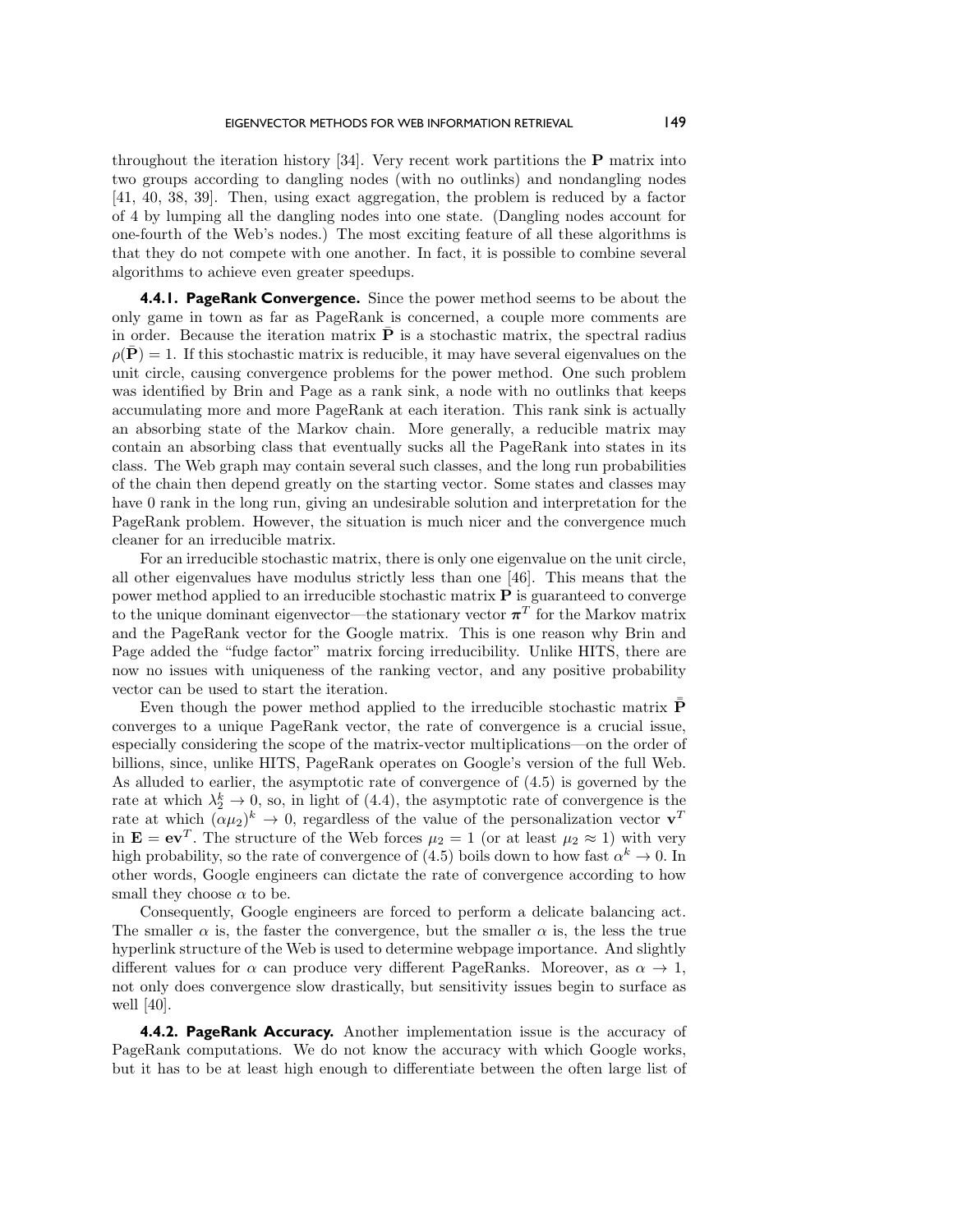ranked pages that Google commonly returns. Since  $\pi^T$  is a probability vector, each  $\pi_i$  will be between 0 and 1. Suppose  $\pi^T$  is a 1 by 4 billion vector. Since the PageRank vector is known to follow a power law or Zipfian distribution  $[2, 51, 25]$ , it is possible that a small section of the tail of this vector, ranked in decreasing order, might look like this:

 $\boldsymbol{\pi}^T = (\cdots 000001532 0000015316 0000015312 0000015210 \cdots).$ 

Accuracy *at least* on the order of  $10^{-9}$  is needed to distinguish among the elements of this ranked subvector. However, comparisons are made only among a subset of elements of this ranked vector. While the elements of the entire global PageRank vector may be tightly packed in some sections of the  $(0, 1)$  interval, elements of the subset related to a particular query are much less densely packed. Therefore, extreme accuracy on the order of  $10^{-12}$  is most likely unnecessary for this application.

The fact that Brin and Page report reasonable estimates for  $\pi^T$  after only 50 iterations of the power method on a matrix of order 322,000,000 has one of two implications: either (1) their estimates of  $\pi^{T}$  are not very accurate or (2) the subdominant eigenvalue of the iteration matrix is far removed from  $\lambda_1 = 1$ . The first statement is a claim that outsiders not privy to inside information can never verify, as Google has never published information about their convergence tests. The implication of the second statement is that the "fudge factor" matrix  $\mathbf{E} = \mathbf{e} \mathbf{e}^T/n$  (or more generally,  $\mathbf{E} = \mathbf{e}\mathbf{v}^T$  must carry a good deal of weight, and perhaps  $\alpha$  is lowered to .8 in order to increase the eigengap and speed convergence. By decreasing  $\alpha$  and simultaneously increasing the weight of the fudge factor, the transition probability matrix moves further from the Web's original hyperlink structure. Observations (admittedly limited by Google standards) suggest that the Web's natural link structure tends to produce a nearly completely decomposable<sup>3</sup> (NCD) Markov chain or a Markov chain with NCD subgraphs [46, 57]. For example, there is considerable evidence that portions of the Web, like Africa's Web, are indeed NCD [11].

NCDness may be masked by the increasing weight given to the fudge factor. If NCDness is discovered, then a new avenue for IR research and implementation will be opened because significant work has already been done on computing the stationary vector for NCD systems [57, 58, 17, 47, 21]. References [1, 15, 11, 25, 51] contain information about the graph structure of the Web and some suggestions for exploiting this structure.

**4.4.3. PageRank Updating.** Updating PageRank is a significant concern. Since the computation of  $\pi^T$  is such an expensive endeavor, Google has reported that PageRank is only updated once every few weeks. In the interim, however, significant changes to the Web's structure occur, and this presents another dilemma to Google engineers—how long can the huge effort of a complete update be put off before Google's output becomes too stale. The updating bottleneck is exacerbated by the fact that the PageRank vector from a prior period is nearly useless for the purpose of initializing or somehow gaining an advantage to run the power method for the

<sup>2</sup>Kamvar, Haveliwala, and Golub have implemented an adaptive power method that exploits the power law structure of the PageRank vector to reduce work per iteration and convergence times [34].

<sup>3</sup>A Markov chain is described as NCD if the state space can be partitioned into disjoint subsets, with strong interactions among the states of a subset but with weak interactions among the subsets themselves. The transition probability matrixof an NCD chain can be reordered to have a dense block diagonal form with sparse off-diagonal blocks.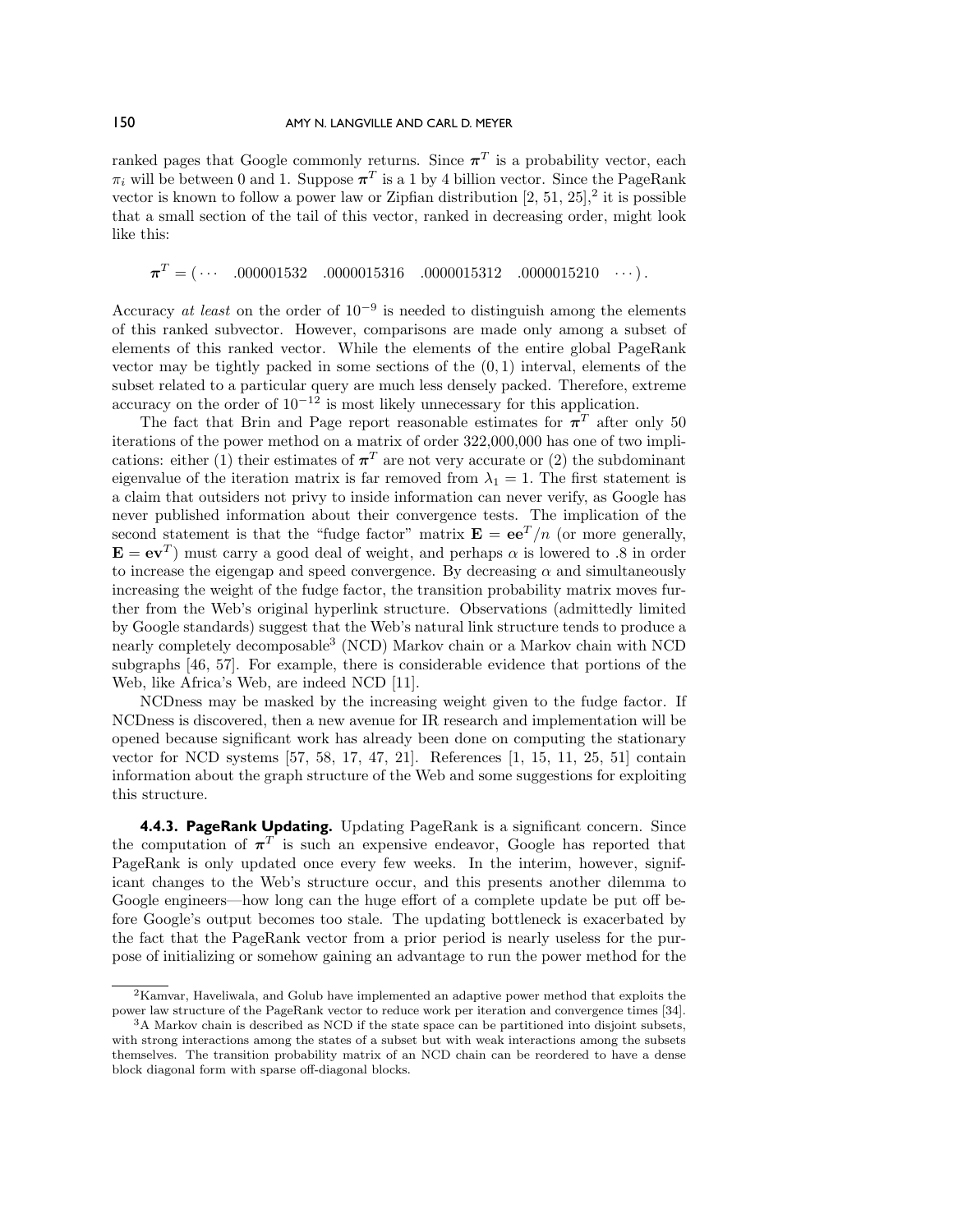

**Fig. 6** Six-node Web for PageRank example.

next period, so, at last report, Google starts more or less from scratch each time the PageRank vector is updated.

Some research has recently been done on updating PageRank [16, 39, 50, 49] in which the goal is to use the old PageRanks from the prior period plus the changes to the Web's structure to estimate the new PageRanks without total recomputation. However, most of this work addresses only link updates and not node updates. A link modification occurs when hyperlinks are added, deleted, or changed. A node modification occurs when a webpage is added to or deleted from the Web. Node updates affect the size of **P** and thus create a much more difficult problem.

Updating Markov chains is an old problem, and there are several exact algorithms for doing so [39], but they don't work well for the PageRank problem. Classical updating techniques applied to PageRank generally require more effort and time than total recomputation using the power method. Approximate updating algorithms that require less effort than exact methods but produce reasonable estimates of PageRank exist [16, 39].

Updating PageRank is an active area of research, and recent breakthroughs have been made to simultaneously accommodate both link and node updates. The most promising algorithms along these lines seem to be an iterative aggregation technique [39] and an adaptive acceleration [34] of the power method. Both of these approaches seem to decrease overall effort and cost of computing PageRank by a factor as great as 10. And preliminary studies indicate that these two processes can be married to produce a reduction of effort on an even more dramatic scale—details are forthcoming.

The PageRank implementation issues of convergence, accuracy, and updating are just a few of the areas that numerical analysts and IR researchers have been studying recently. Other active areas (not reported here) are clustering and parallelism.

**4.5. PageRank Example.** In this section, we present a very small and simple example to solidify the PageRank ideas discussed above. Consider the tiny 6-node Web of Figure 6.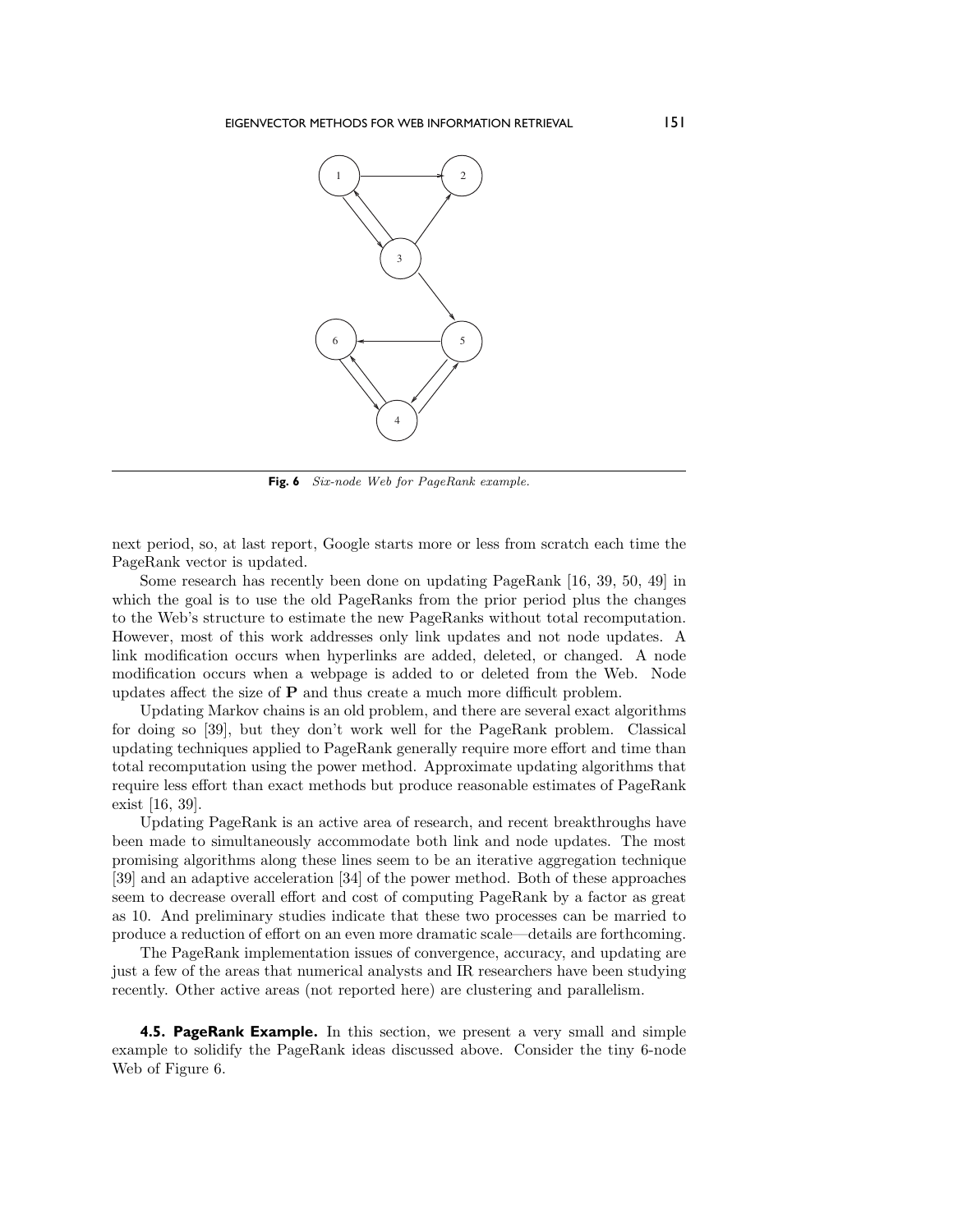First create the raw Google matrix as shown below:

|  |  |  | $d_1$ $d_2$ $d_3$ $d_4$ $d_5$ $d_6$ |                                                                                                                                                                                                                                                                                  |
|--|--|--|-------------------------------------|----------------------------------------------------------------------------------------------------------------------------------------------------------------------------------------------------------------------------------------------------------------------------------|
|  |  |  |                                     | $\begin{array}{c} d_1\\ d_2\\ d_3\\ =\dfrac{d_3}{d_4}\\ d_5\\ d_6\\ 0\qquad 0\qquad 0\qquad 0\qquad 0\qquad 0\qquad 0\qquad 0\\ d_7\\ d_8\\ 0\qquad 0\qquad 0\qquad 0\qquad 1/2\qquad 0\qquad 1/2\\ d_8\\ 0\qquad 0\qquad 0\qquad 0\qquad 1\qquad 0\qquad 0\qquad 0 \end{array}$ |
|  |  |  |                                     |                                                                                                                                                                                                                                                                                  |
|  |  |  |                                     |                                                                                                                                                                                                                                                                                  |
|  |  |  |                                     |                                                                                                                                                                                                                                                                                  |
|  |  |  |                                     |                                                                                                                                                                                                                                                                                  |
|  |  |  |                                     |                                                                                                                                                                                                                                                                                  |

.

.

The second row of **P** is entirely zero because there are no outlinks from the second page, and consequently **P** is not a stochastic matrix. (Brin and Page refer to node 2 as a rank sink.) Add 1/6 to each entry in the second row to remedy this problem—the result is

$$
\bar{\mathbf{P}} = \begin{pmatrix}\n0 & 1/2 & 1/2 & 0 & 0 & 0 \\
1/6 & 1/6 & 1/6 & 1/6 & 1/6 & 1/6 \\
1/3 & 1/3 & 0 & 0 & 1/3 & 0 \\
0 & 0 & 0 & 0 & 1/2 & 1/2 \\
0 & 0 & 0 & 1/2 & 0 & 1/2 \\
0 & 0 & 0 & 1 & 0 & 0\n\end{pmatrix}.
$$

This matrix is now stochastic, but it's reducible, so it cannot have a unique positive stationary distribution. To force irreducibility, choose  $\alpha = .9$  and form

$$
\bar{\mathbf{P}} = \alpha \bar{\mathbf{P}} + (1 - \alpha) \mathbf{e} \mathbf{e}^T / n = \begin{pmatrix} 1/60 & 7/15 & 7/15 & 1/60 & 1/60 & 1/60 \\ 1/6 & 1/6 & 1/6 & 1/6 & 1/6 & 1/6 \\ 19/60 & 19/60 & 1/60 & 1/60 & 19/60 & 1/60 \\ 1/60 & 1/60 & 1/60 & 1/60 & 7/15 & 7/15 \\ 1/60 & 1/60 & 1/60 & 7/15 & 1/60 & 7/15 \\ 1/60 & 1/60 & 1/60 & 11/12 & 1/60 & 1/60 \end{pmatrix}
$$

This matrix is both stochastic and irreducible, and its stationary vector (and the PageRank vector) is

$$
\boldsymbol{\pi}^T = (0.03721 \quad 0.05396 \quad 0.04151 \quad 0.3751 \quad 0.206 \quad 0.2862)
$$

(to four significant places). These PageRanks are query-independent. Suppose a query is entered containing terms 1 and 2. The inverted term-document file below is accessed:<sup>4</sup>

Inverted file storage of document content

term 1 
$$
\rightarrow
$$
 doc 1, doc 4, doc 6  
term 2  $\rightarrow$  doc 1, doc 3  
:

<sup>&</sup>lt;sup>4</sup>Inverted file storage is similar to the index in the back of a book—it's a table containing a row for every term in a collection's dictionary. Next to each term is a list of all documents that use that term (or are related to that term).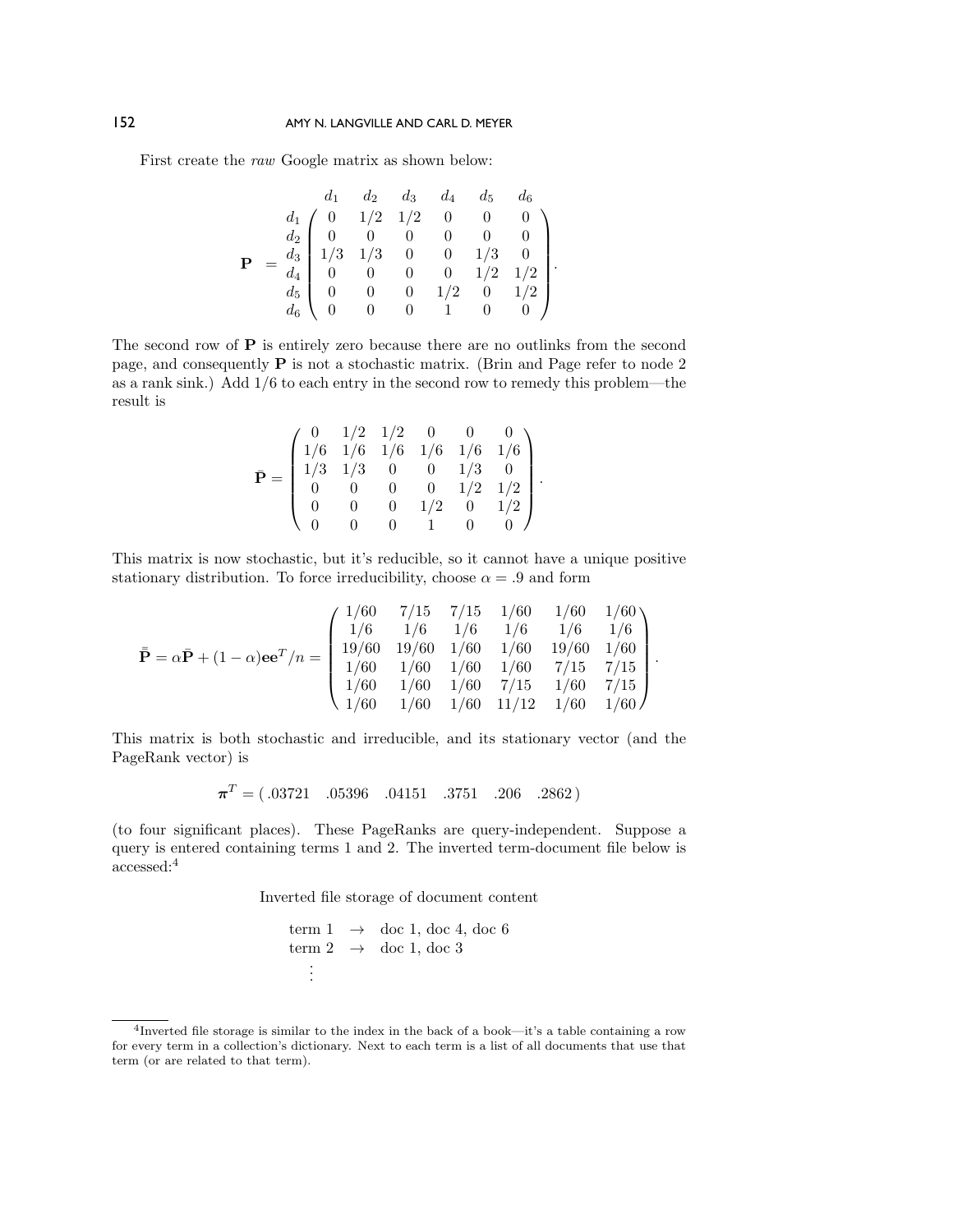Thus, the relevancy set for a query on terms 1 and 2 is  $\{1, 3, 4, 6\}$ . The PageRanks of these four documents are now compared to determine which of these four relevant documents is most important by sorting their associated page ranks  $\pi_1, \pi_3, \pi_4, \pi_6$  in decreasing order, which gives

$$
\pi_4 = .3751,
$$
  
\n
$$
\pi_6 = .2862,
$$
  
\n
$$
\pi_3 = .04151,
$$
  
\n
$$
\pi_1 = .03721.
$$

Consequently, document 4 is the most important of the relevant documents, followed by documents 6, 3, and 1. Should another query be entered, the relevancy set is quickly determined by consulting the inverted term-document file, and those documents in the relevancy set are quickly sorted by their PageRanks. The power of PageRank's query independence cannot be understated.

**4.6. PageRank's Connection to HITS.** Ding et al. have shown a very elegant connection between PageRank and HITS [23, 22]. They point out PageRank's similarity to HITS' authority score. Ding et al. have even extended this connection to create a "hub score" for PageRank. In the paper, the authors claim that the number of inlinks into a document gives a good approximation to the PageRank of that document. However, we and Pandurangan, Raghavan, and Upfal have found this approximation to be very rough [51]. A simple inlink count ignores the PageRank thesis that nodes are important if they are linked to by other important nodes. The inlink count measures only the quantity not the quality of these inlinks.

**4.7. Strengths and Weaknesses of PageRank.** We have already mentioned one weakness of PageRank—the topic drift problem due to the importance of determining an accurate relevancy score. Much work, thought, and heuristics must be applied by Google engineers to determine the relevancy score, otherwise, no matter how good PageRank is, the ranked list returned to the user is of little value if the pages are off-topic. This invites the question, Why does importance serve as such a good proxy to relevance? Or does it? By emphasizing the importance of documents, are lesser-known, obscure, yet highly relevant documents being missed? Bharat and Mihaila succinctly state this weakness of PageRank in [7]. "Since PageRank is queryindependent, it cannot by itself distinguish between pages that are authoritative in general and pages that are authoritative on the query topic." Some of these questions may be unanswerable due to the proprietary nature of Google, but they are still worthy of consideration.

On the other hand, the use of importance, rather than relevance, is the key to Google's success and the source of its strength. By measuring importance, query dependence, the main weakness of HITS, becomes a nonissue. Instead, the PageRank measure of importance is a query-independent measure. At query time, only a quick lookup into an inverted file storage is required to determine the relevancy set, which is then sorted by the precomputed PageRanks.

Another strength of PageRank is its virtual imperviousness to spamming. As mentioned during the HITS discussion, it is very hard for a webpage owner to add inlinks into his page from other important pages. Chien et al. [16] have proven that if the owner succeeds in doing this, the PageRank is guaranteed to increase. However, this increase will likely be inconsequential since PageRank is a global measure [8, 49]. In contrast, HITS' authority and hub scores are derived from a local neigh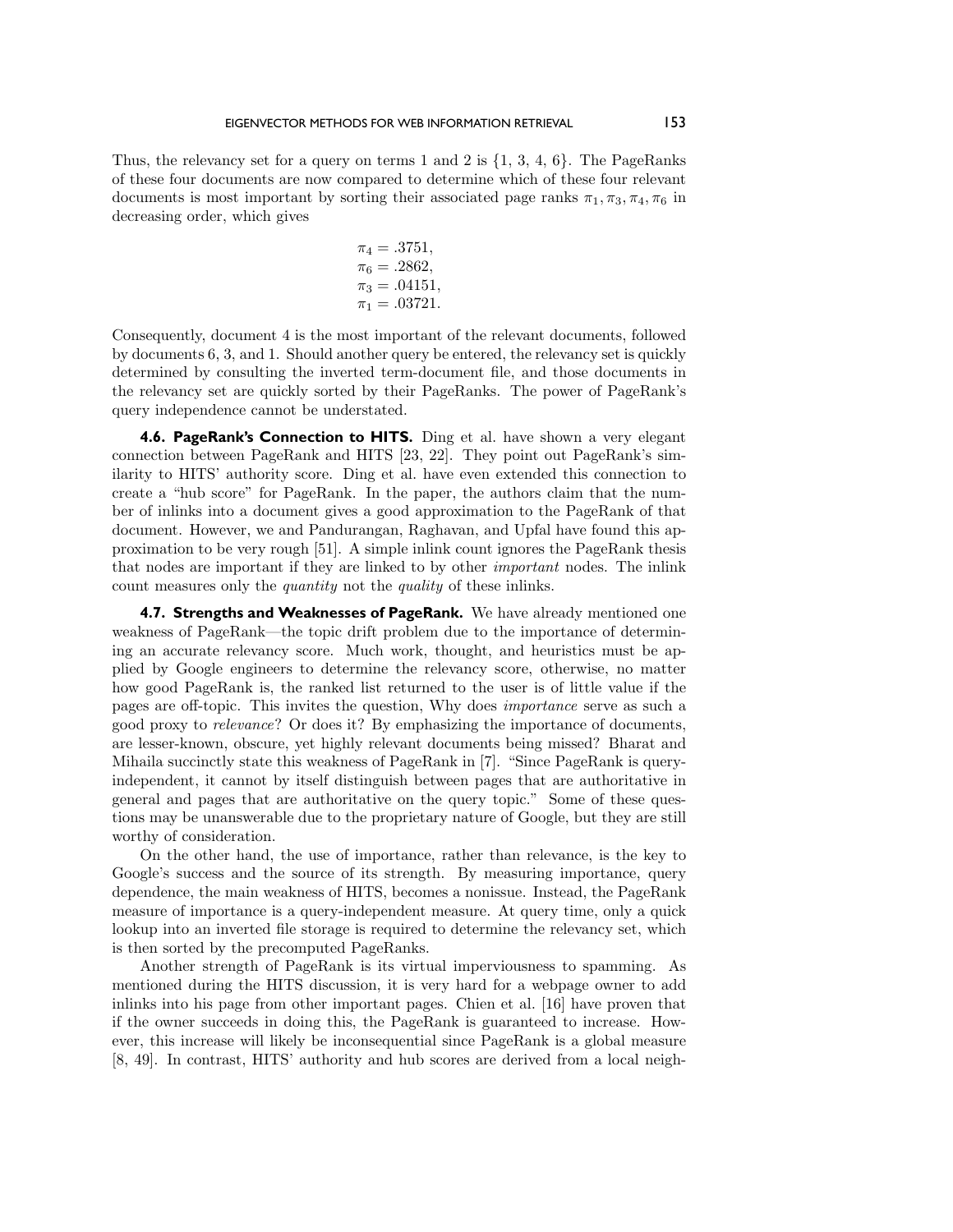borhood graph, and slight increases in the number of inlinks or outlinks will have a greater relative impact. Thus, in summary, webpage owners have very little ability and are not very likely—to affect their PageRank scores. Nevertheless, there have been some papers describing ways to both influence PageRank and recognize spam attempts [9, 61].

And finally there is the flexibility of the "personalization" (or "intervention") vector  $\mathbf{v}^T$  that Google is free to choose in defining the fudge-factor term  $\mathbf{E} = \mathbf{e}\mathbf{v}^T$ . The choice of  $v^T$  affects neither mathematical nor computational aspects, but it does alter the ranks in a predictable manner. This can be a terrific advantage if Google wants to intervene to push a site's PageRank down or up, perhaps to punish a suspected "link farmer" or to reward a favored client. The outside world is not privy to the extent to which Google actually does this, but it is known that Google is quite vigilant and sensitive concerning people who try to manipulate PageRank [60].

**5. SALSA.** We now move on to the third eigenvector Web IR method, the stochastic approach for link structure analysis (SALSA). SALSA, developed by Lempel and Moran in 2000, was spawned by the combination of ideas from both HITS and PageRank [42]. Like HITS, both hub and authority scores for webpages are created, and like PageRank, they are created through the use of Markov chains. In this introduction to SALSA, we first walk through an example of the algorithm, then assess its strengths and weaknesses.

**5.1. Example.** In a manner similar to HITS, the neighborhood graph N associated with a particular query is formed. We use the same neighborhood graph N from Figure 5. SALSA differs from HITS in the next step. Rather than forming an adjacency matrix  $\bf{L}$  for the neighborhood graph  $N$ , a bipartite undirected graph, denoted G, is built. G is defined by three sets:  $V_h$ ,  $V_a$ , E, where  $V_h$  is the set of hub nodes (all nodes in N with outdegree  $> 0$ ),  $V_a$  is the set of authority nodes (all nodes in N with indegree  $> 0$ , and E is the set of directed edges in N. Note that a node in N may be in both  $V_h$  and  $V_a$ . For the example with neighborhood graph given by Figure 5,

$$
V_h = \{1, 2, 3, 6, 10\},\
$$
  

$$
V_a = \{1, 3, 5, 6\}.
$$

The bipartite undirected graph  $G$  has a "hub side" and an "authority side" (see Figure 7). Nodes in  $V_h$  are listed on the hub side and nodes in  $V_a$  are on the authority side. Every directed edge in  $E$  is represented by an undirected edge in  $G$ . Next, two Markov chains are formed from  $G$ : a hub Markov chain with transition probability matrix **H**, and an authority Markov chain with matrix **A**. Reference  $[42]$  contains a formula for computing the elements of **H** and **A**, but we feel a more instructive approach to building **H** and **A** clearly reveals SALSA's connection to both HITS and PageRank. Recall that **L** is the adjacency matrix of N used by HITS. HITS computes authority and hub scores using the unweighted matrix **L**, while PageRank computes a measure analogous to an authority score using a row-weighted matrix **P**. SALSA uses both row and column weighting to compute its hub and authority scores. Let  $\mathbf{L}_r$  be **L** with each nonzero row divided by its row sum, and let  $\mathbf{L}_c$  be **L** with each nonzero column divided by its column sum. Then **H**, SALSA's hub matrix, consists of the nonzero rows and columns of  $\mathbf{L}_r \mathbf{L}_c^T$ , and  $\mathbf{A}$  is the nonzero rows and columns of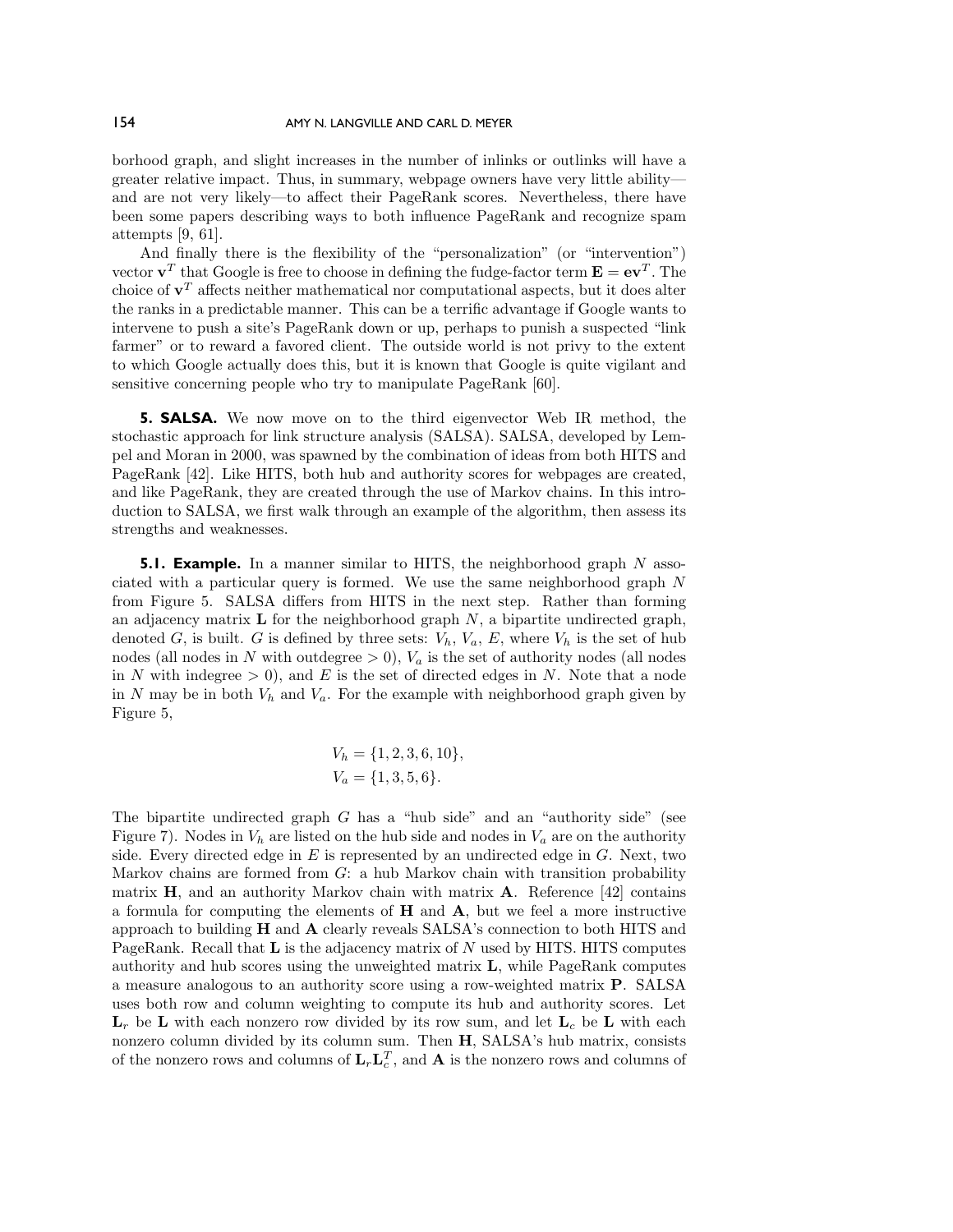

**Fig. 7** G: bipartite graph for SALSA.

 $\mathbf{L}_c^T \mathbf{L}_r$ . For our running example (from Figure 5),

$$
\mathbf{L} = \begin{bmatrix} 1 & 2 & 3 & 5 & 6 & 10 \\ 1 & 0 & 0 & 1 & 0 & 1 \\ 2 & 1 & 0 & 0 & 0 & 0 & 0 \\ 0 & 0 & 0 & 0 & 1 & 0 & 0 \\ 6 & 0 & 0 & 1 & 1 & 0 & 0 \\ 0 & 0 & 0 & 0 & 1 & 0 & 0 \\ 0 & 0 & 0 & 0 & 1 & 0 & 0 \end{bmatrix}, \qquad \mathbf{L}_r = \begin{bmatrix} 1 & 2 & 3 & 5 & 6 & 10 \\ 0 & 0 & \frac{1}{2} & 0 & \frac{1}{2} & 0 \\ 1 & 0 & 0 & 0 & 0 & 0 & 0 \\ 0 & 0 & 0 & 0 & 1 & 0 & 0 \\ 0 & 0 & \frac{1}{2} & \frac{1}{2} & 0 & 0 \\ 0 & 0 & 0 & 0 & 1 & 0 & 0 \end{bmatrix},
$$

and

$$
\mathbf{L}_c = \begin{bmatrix} & 1 & 2 & 3 & 5 & 6 & 10 \\ 1 & 0 & 0 & \frac{1}{2} & 0 & \frac{1}{3} & 0 \\ 2 & 1 & 0 & 0 & 0 & 0 & 0 \\ 3 & 0 & 0 & 0 & 0 & \frac{1}{3} & 0 \\ 0 & 0 & 0 & 0 & 0 & 0 & 0 \\ 6 & 0 & 0 & \frac{1}{2} & 1 & 0 & 0 \\ 10 & 0 & 0 & 0 & 0 & \frac{1}{3} & 0 \end{bmatrix}.
$$

Hence

$$
\mathbf{L}_{r}\mathbf{L}_{c}^{T} = \begin{bmatrix} 1 & 2 & 3 & 5 & 6 & 10 \\ \frac{5}{12} & 0 & \frac{2}{12} & 0 & \frac{3}{12} & \frac{2}{12} \\ 0 & 1 & 0 & 0 & 0 & 0 \\ \frac{1}{3} & 0 & \frac{1}{3} & 0 & 0 & \frac{1}{3} \\ 0 & 0 & 0 & 0 & 0 & 0 \\ 6 & \frac{1}{4} & 0 & 1 & 0 & \frac{3}{4} & 0 \\ \frac{1}{3} & 0 & \frac{1}{3} & 0 & 0 & \frac{1}{3} \end{bmatrix}, \qquad \mathbf{L}_{c}^{T}\mathbf{L}_{r} = \begin{bmatrix} 1 & 0 & 0 & 0 & 0 & 0 \\ 0 & 0 & 0 & 0 & 0 & 0 \\ 0 & 0 & \frac{1}{2} & \frac{1}{4} & \frac{1}{4} & 0 \\ 0 & 0 & \frac{1}{2} & \frac{1}{2} & 0 & 0 \\ 0 & 0 & \frac{1}{6} & 0 & \frac{5}{6} & 0 \\ 0 & 0 & 0 & 0 & 0 & 0 \end{bmatrix}.
$$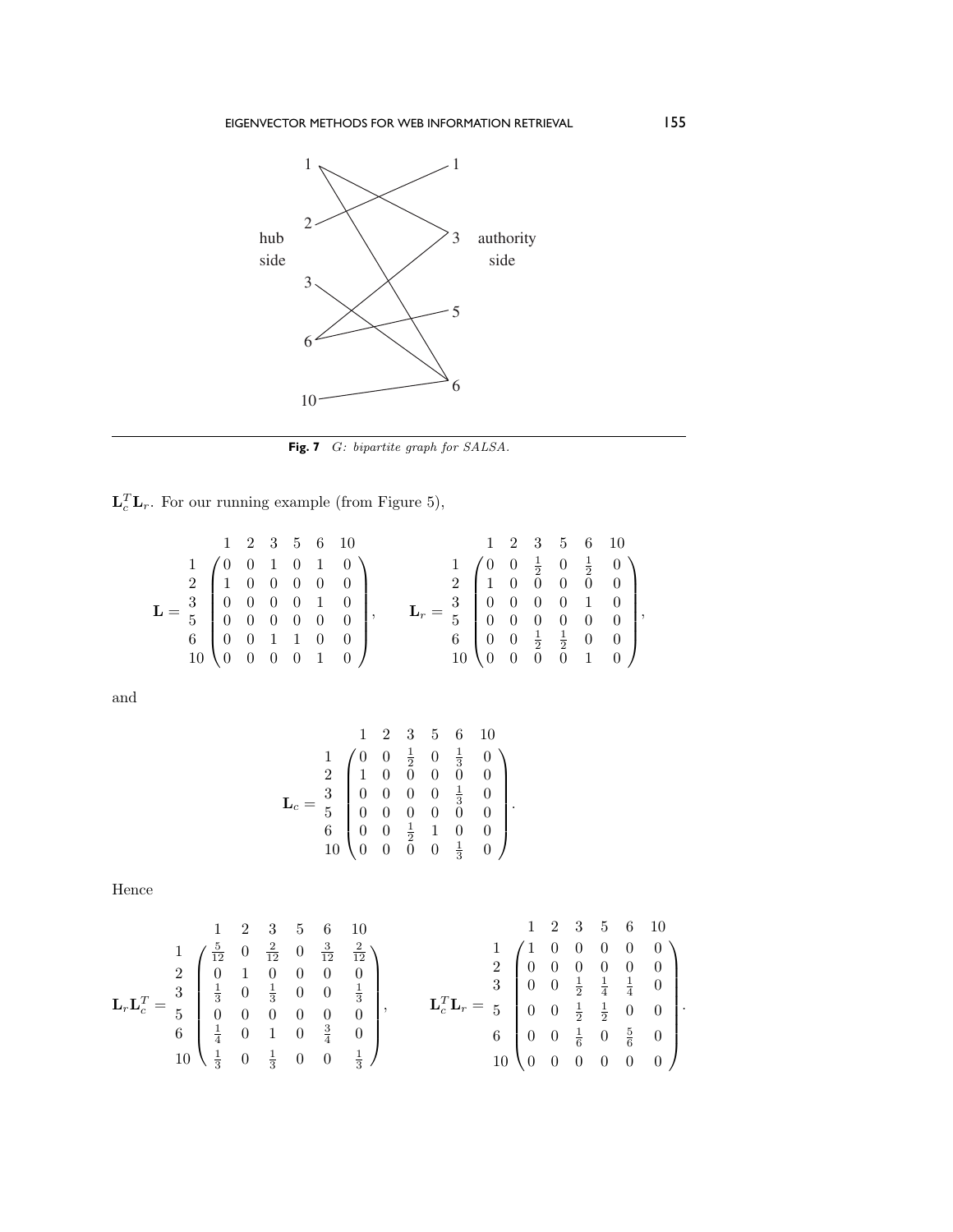Taking just the nonzero rows and columns of  $\mathbf{L}_r \mathbf{L}_c^T$  to form **H** gives

$$
\mathbf{H} = \begin{pmatrix} 1 & 2 & 3 & 6 & 10 \\ 1 & \frac{5}{12} & 0 & \frac{2}{12} & \frac{3}{12} & \frac{2}{12} \\ 0 & 1 & 0 & 0 & 0 \\ \frac{1}{3} & 0 & \frac{1}{3} & 0 & \frac{1}{3} \\ 6 & \frac{1}{4} & 0 & 0 & \frac{3}{4} & 0 \\ 10 & \frac{1}{3} & \frac{1}{3} & 0 & 0 & \frac{1}{3} \end{pmatrix}.
$$

Similarly,

$$
\mathbf{A} = \begin{pmatrix} 1 & 3 & 5 & 6 \\ 1 & 0 & 0 & 0 \\ 3 & 0 & \frac{1}{2} & \frac{1}{4} & \frac{1}{4} \\ 0 & \frac{1}{2} & \frac{1}{2} & 0 \\ 6 & 0 & \frac{1}{6} & 0 & \frac{5}{6} \end{pmatrix}.
$$

If G is connected, then **H** and **A** are both irreducible Markov chains, and  $\pi_h^T$ , the stationary vector of **H**, gives the hub scores for the query with neighborhood graph N and  $\pi_a^T$  gives the authority scores. If G is not connected, then **H** and **A** contain multiple irreducible components. In this case, the global hub and authority scores must be pasted together from the stationary vectors for each individual irreducible component. (Reference [42] contains the justification for the above two if-then statements.)

From the structure of the **H** and **A** matrices for our example, it is easy to see that G is not connected. Thus, **H** and **A** contain multiple connected components. **H** contains two connected components,  $C = \{2\}$  and  $D = \{1, 3, 6, 10\}$ , while **A**'s connected components are  $E = \{1\}$  and  $F = \{3, 5, 6\}$ . Also clear from the structure of **H** and **A** is the periodicity of the Markov chains. All irreducible components of **H** and **A** contain self-loops, implying that the chains are aperiodic. The stationary vectors for the two irreducible components of **H** are

$$
\pi_h^T(C) = \begin{pmatrix} 2 & 1 & 3 & 6 & 10 \\ 1 & 6 & \pi_h^T(D) = \begin{pmatrix} \frac{1}{3} & \frac{1}{6} & \frac{1}{3} & \frac{1}{6} \end{pmatrix},
$$

while the stationary vectors for the two irreducible components of **A** are

$$
\pi_a^T(E) = \begin{pmatrix} 1 \\ 1 \end{pmatrix}, \quad \pi_a^T(F) = \begin{pmatrix} 3 & 5 & 6 \\ \frac{1}{3} & \frac{1}{6} & \frac{1}{2} \end{pmatrix}.
$$

Proposition 6 of [42] contains the method for pasting the hub and authority scores for the individual components into global scoring vectors. Their suggestion is simple and intuitive. Since the hub component  $C$  contains only one of the five total hub nodes, its stationary hub vector should be weighted by  $1/5$ , while D, containing four of the five hub nodes, has its stationary vector weighted by 4/5. Thus the global hub vector is

$$
\pi_h^T = \begin{pmatrix} 1 & 2 & 3 & 6 & 10 \\ \frac{4}{5} \cdot \frac{1}{3} & \frac{1}{5} \cdot 1 & \frac{4}{5} \cdot \frac{1}{6} & \frac{4}{5} \cdot \frac{1}{3} & \frac{4}{5} \cdot \frac{1}{6} \end{pmatrix}
$$
  
=  $(.2667 \cdot .2 \cdot .1333 \cdot .2667 \cdot .1333).$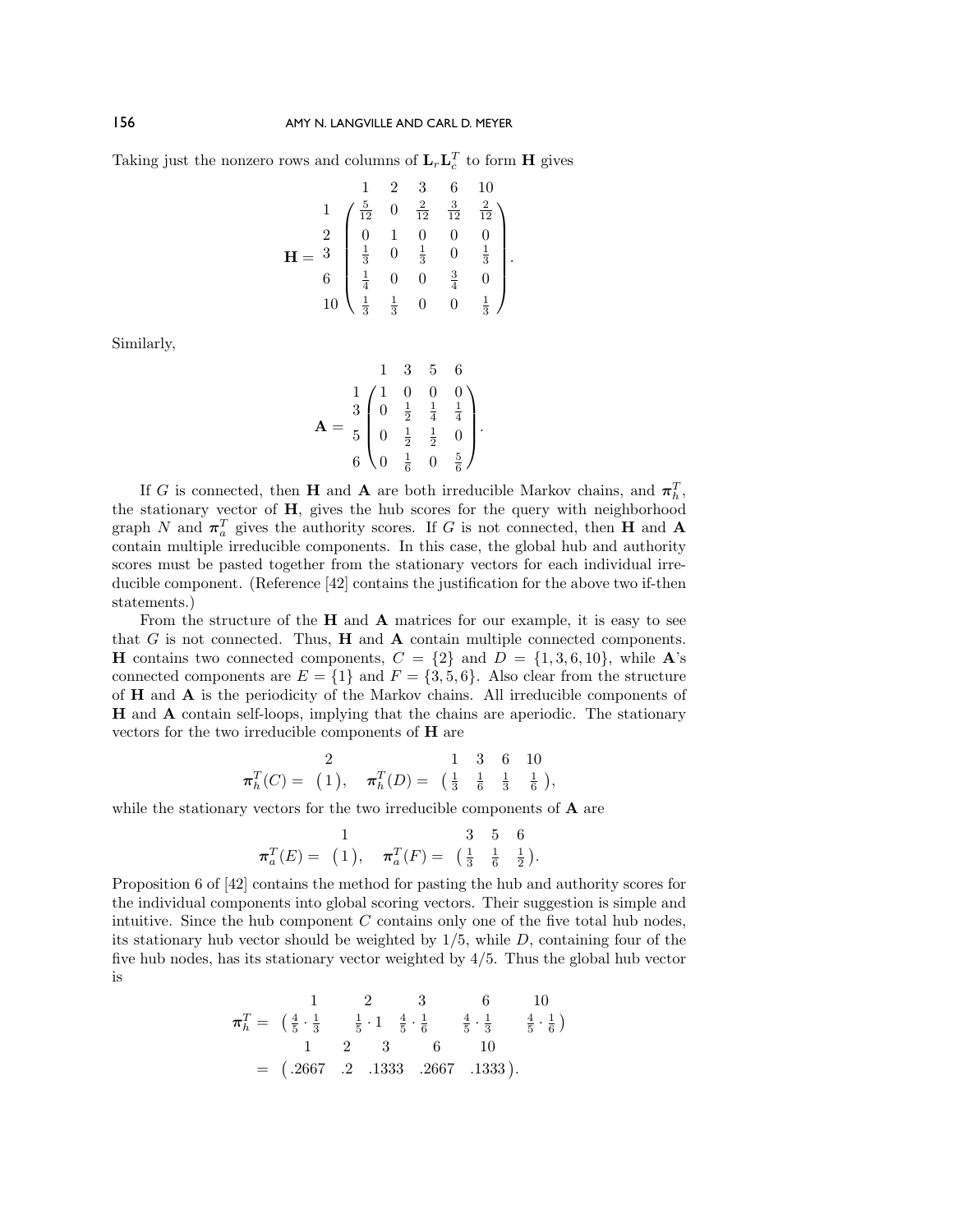With similar weighting for authority nodes, the global authority vector can be constructed from the individual authority vectors as

$$
\pi_h^T = \begin{pmatrix} 1 & 3 & 5 & 6 \\ \frac{1}{4} \cdot 1 & \frac{3}{4} \cdot \frac{1}{3} & \frac{3}{4} \cdot \frac{1}{6} & \frac{3}{4} \cdot \frac{1}{2} \end{pmatrix}
$$
  
=  $(.25 \quad .25 \quad .125 \quad .375).$ 

Compare the SALSA hub and authority vectors with those of HITS in section 3.3. They are quite different. Notice that the presence of multiple connected components (which occurs when  $G$  is not connected) is actually a very good thing computationally, because the Markov chains to be solved are much smaller. This can be contrasted with PageRank's correction for a disconnected Web graph, whereby irreducibility is forced by adding direct connections between all nodes. Also, note that other weighting schemes can be applied to paste the individual component scores together to create global scores.

**5.2. Strengths and Weaknesses of SALSA.** As SALSA was developed by combining some of the best features of both HITS and PageRank, it has many strengths. Unlike HITS, SALSA is not victimized by the topic drift problem, related to the "TKC" problem referenced by [42]. Recall that another problem of HITS was its susceptibility to spamming due to the interdependence of hub and authority scores. SALSA is less susceptible to spamming since the coupling between hub and authority scores is much less strict. However, neither HITS nor SALSA are as impervious to spamming as PageRank. SALSA, like HITS, also gives dual rankings, something which PageRank does not supply. The presence of multiple connected components in SALSA's bipartite graph  $G$ , a common occurrence in practice, is computationally welcomed. However, one major drawback to the widespread use of SALSA is its query dependence. At query time, the neighborhood graph N for the query must be formed and two Markov chains must be solved. Another problematic issue for SALSA is convergence. The convergence of SALSA is similar to that of HITS. Because, both HITS and SALSA, unlike PageRank, do not force irreducibility onto the graph, the resulting vectors produced by their algorithms may not be unique (and may depend on the starting vector) if the neighborhood graph is reducible. Nevertheless, a simple solution is to adopt the PageRank fix and force irreducibility by altering the graph in some small way.

Before moving on to other Web IR methods, we would like to refer the reader to an excellent article by Farahat et al. on the existence and uniqueness of the eigenvectors used by these three Web IR methods: HITS, PageRank, and SALSA [27].

**6. Other Methods and Hybrids.** This section contains suggestions for new and hybrid methods that are related to the three ranking systems of HITS, PageRank, and SALSA. Recall that the major drawback of HITS is its query dependence. At query time, authority and hub scores must be computed for those documents in the neighborhood graph N. One way to make HITS query-independent is to compute the authority and hub scores once using the entire graph. This requires the dominant eigenvector computation of the matrices  $\mathbf{LL}^T$  and  $\mathbf{LL}^T$ , where this time the order of **L** is equal to the total number of documents in the collection. However, similar to PageRank, this is a one-time computation, requiring recomputation on a monthly basis to accommodate link changes. The question is whether these authority and hub scores would give much more or different information than the PageRank scores.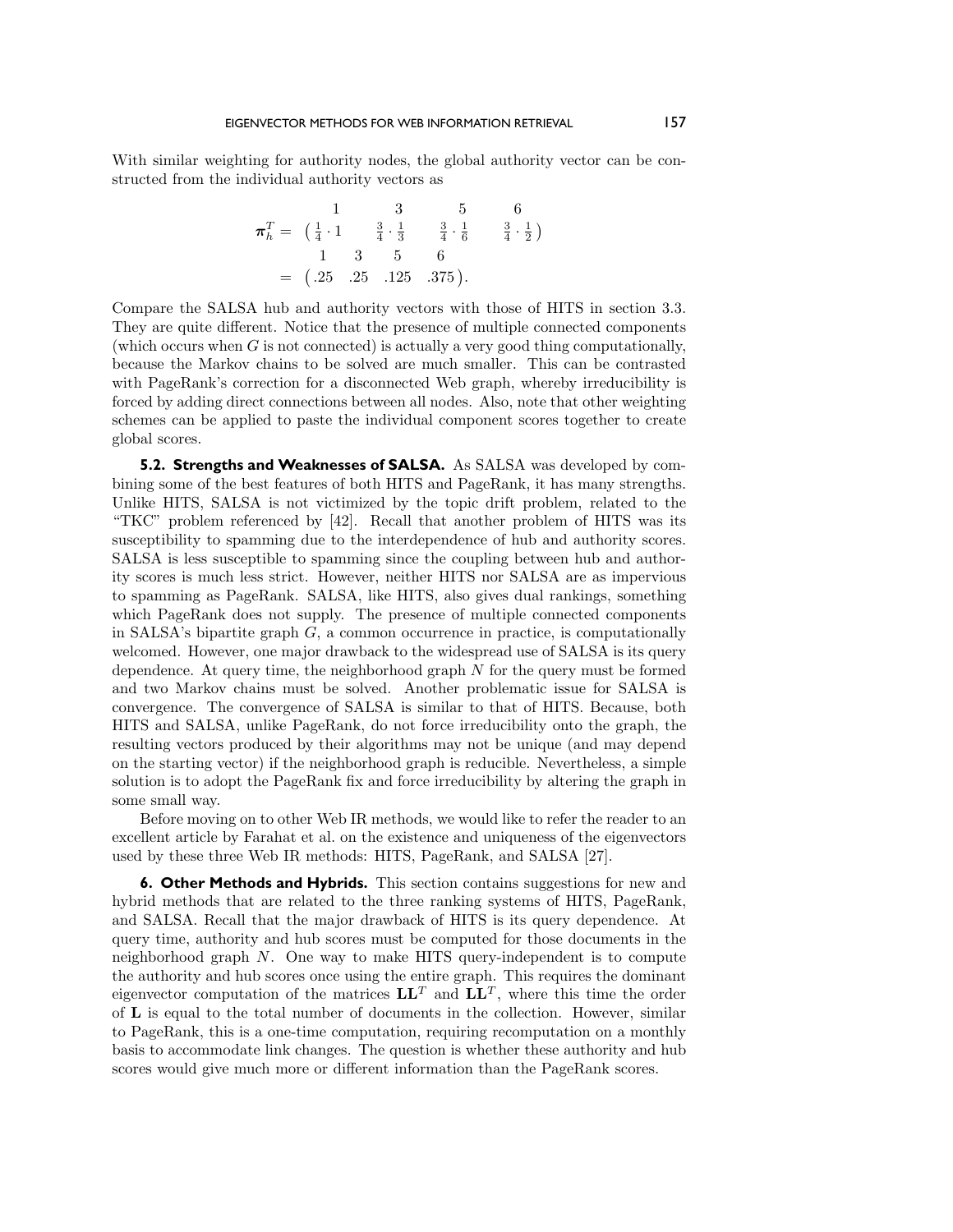In an opposite fashion, researchers have experimented with forcing PageRank to be query-dependent, thus circumventing the problem of topic drift [54, 5, 29]. Bharat and Henzinger have successfully resolved topic drift by incorporating both content information and hyperlink information into the HITS matrices [5]. Since Henzinger was once head of Google's research division, one might guess that this is how Google's **P** matrix is created as well. Ding et al. have created some HITS-PageRank hybrid algorithms [23]. They compare the original PageRank, the original HITS, hub PageRank, and two other hybrid algorithms using several experimental datasets. They conclude that, with respect to hub scores especially, the algorithms select different sets of top-ranked hubs. Thus, in the future, perhaps medleys of IR algorithms will provide the most relevant and precise documents to user queries [45]. Reference [12] contains an excellent summary of other IR methods built from HITS, PageRank, and/or SALSA. These methods include PHITS [18], SALSA [42], pSALSA [12], exponentiated HITS [26], and randomized HITS [50].

**7. Future.** HITS, PageRank, and SALSA all make extensive use of the Web's hyperlink structure to return relevant documents to IR users. Older methods like LSI focus instead on the content of the documents. We feel that forthcoming methods will combine both the hyperlink structure and content analysis as well as make accommodations for latent semantic associations [20]. We also predict that more work will be done on tailoring search engines to individual users [19, 52]. Some studies examining the structure of the Web [12] have encouraged others to exploit properties of the Web's structure to partition the Web, in hopes of speeding matrix computations [1]. Finally, other trends in IR lean toward creating additions to current, popular search engines, like Google, Yahoo!, or AltaVista. For example, Mendelzon and Rafiei's TOPIC system [44] as well as the topic classification system of Bharat, Maghoul, and Stata [6] annotate popular search engines with information on page topics. Such additions also aim at user adaptability.

**8. Conclusion.** Web IR is a significantly different problem from traditional IR, due in part to the Web's massive scale and its unique hyperlink structure. Traditional IR methods like LSI fall short when applied to Web IR problems. Instead, new methods, such as HITS, PageRank, and SALSA, have emerged. One commonality among these three Web IR methods is their use of and reliance on eigenvector computation. Such computation opens new research doors for numerical analysts and applied mathematicians in a field that has historically been dominated by computer scientists and database engineers. Now is certainly an exciting time to be studying Web IR methods and theory, as the very nature and conduct of science and research is rapidly evolving and moving online. Addressing enormous information problems, like Web IR, will have both an immediate impact and long-standing influence on the future of science.

## **REFERENCES**

- [1] A. ARASU, J. NOVAK, A. TOMKINS, AND J. TOMLIN, PageRank computation and the structure of the Web: Experiments and algorithms, in Proceedings of the Eleventh International World Wide Web Conference, ACM, New York, 2002.
- [2] A.-L. BARABASI, Linked: The New Science of Networks, Perseus, New York, 2003.
- $[3]$  M. W. BERRY, Z. DRMAC, AND E. R. JESSUP, *Matrices, vector spaces, and information re*trieval, SIAM Rev., 41 (1999), pp. 335–362.
- [4] M. W. BERRY, P. WANG, AND Y. YANG, *Mining longitudinal Web queries: Trends and patterns*, J. Amer. Soc. Inform. Sci. Tech., 54 (2003), pp. 743–758.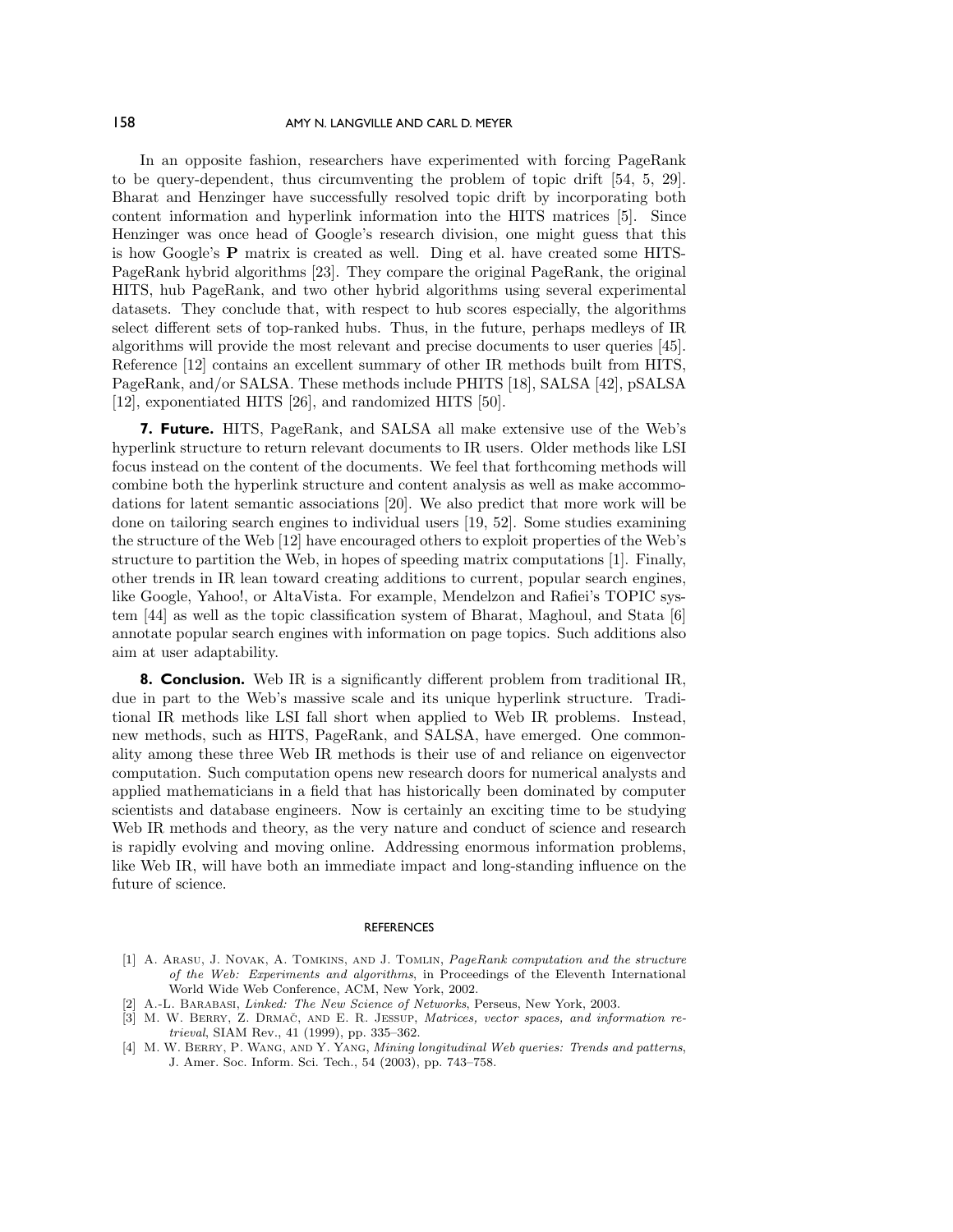- [5] K. Bharat and M. R. Henzinger, Improved algorithms for topic distillation in hyperlinked environments, in Proceedings of the 21st International ACM SIGIR Conference on Research and Development in Information Retrieval (SIGIR), 1998, pp. 104–111.
- [6] K. BHARAT, F. MAGHOUL, AND R. STATA, The term vector database: Fast access to indexing terms for webpages, Computer Networks, 33 (2000), pp. 247–255.
- [7] K. Bharat and G. A. Mihaila, When experts agree: Using non-affiliated experts to rank popular topics, ACM Trans. Inform. Systems, 20 (2002), pp. 47–58.
- [8] M. BIANCHINI, M. GORI, AND F. SCARSELLI, PageRank: A circuital analysis, in Proceedings of the Eleventh International World Wide Web Conference, ACM, New York, 2002.
- [9] M. BIANCHINI, M. GORI, AND F. SCARSELLI, *Inside PageRank*, ACM Trans. Internet Tech., 5 (2005), to appear.
- [10] N. BLACHMAN, E. FREDRICKSEN, AND F. SCHNEIDER, How to Do Everything with Google, McGraw-Hill, New York, 2003.
- [11] P. BOLDI, B. CODENOTTI, M. SANTINI, AND S. VIGNA, Structural properties of the African web, in Proceedings of the Eleventh International World Wide Web Conference, ACM, New York, 2002.
- [12] A. Borodin, G. O. Roberts, J. S. Rosenthal, and P. Tsaparas, Finding authorities and hubs from link structures on the World Wide Web, in Proceedings of the Eleventh International World Wide Web Conference, ACM, New York, 2002, pp. 415–429.
- [13] S. BRIN AND L. PAGE, The anatomy of a large-scale hypertextual Web search engine, Computer Networks and ISDN Systems, 33 (1998), pp. 107–117.
- [14] S. Brin, L. Page, R. Motwami, and T. Winograd, The PageRank Citation Ranking: Bringing Order to the Web, Technical Report 1999-0120, Computer Science Department, Stanford University, Stanford, CA, 1999.
- [15] A. BRODER, R. KUMAR, AND M. MAGHOUL, Graph structure in the Web, in Proceedings of the Ninth International World Wide Web Conference, ACM, New York, 2000, pp. 309–320.
- [16] S. CHIEN, C. DWORK, R. KUMAR, AND D. SIVAKUMAR, Towards exploiting link evolution, in Proceedings of the Workshop on Algorithms and Models for the Web Graph, 2001.
- [17] H. CHOI AND D. B. SZYLD, Application of threshold partitioning of sparse matrices to Markov chains, in Proceedings of the IEEE International Computer Performance and Dependability Symposium IPDS'96, 1996, pp. 158–165.
- [18] D. COHN AND H. CHANG, Learning to probabilistically identify authoritative documents, in Proceedings of the 17th International Conference on Machine Learning, Stanford, CA, 2000, pp. 167–174.
- [19] D. COHN, H. CHANG, AND A. McCALLUM, Creating customized authority lists, in Proceedings of the 17th International Conference on Machine Learning, Stanford, CA, 2000.
- [20] D. COHN AND T. HOFMANN, The missing link: A probabilistic model of document content and hyperlink connectivity, in Adv. in Neural Inform. Process. Systems 13, 2001.
- [21] T. DAYAR AND W. J. STEWART, Comparison of partitioning techniques for two-level iterative solvers on large, sparse Markov chains, SIAM J. Sci. Comput., 21 (2000), pp. 1691–1705.
- [22] C. Ding, X. He, P. Husbands, H. Zha, and H. Simon, Link Analysis: Hubs and Authorities on the World Wide Web, Technical Report 47847, Lawrence Berkeley National Laboratory, Berkeley, CA, 2001.
- [23] C. Ding, X. He, H. Zha, and H. Simon, PageRank, HITS and a unified framework for link analysis, in Proceedings of the 25th ACM SIGIR Conference, Tampere, Finland, 2002, pp. 353–354.
- [24] S. T. DUMAIS, *Improving the retrieval of information from external sources*, Behavior Res. Methods Instruments and Computers, 23 (1991), pp. 229–236.
- [25] M. Faloutsos, P. Faloutsos, and C. Faloutsos, On power-law relationships of the internet topology, in Proceedings of SIGCOMM '99, 1999, pp. 251–262.
- [26] A. Farahat, T. Lofaro, J. C. Miller, G. Rae, F. Schaefer, and L. A. Ward, Modifications of Kleinberg's HITS algorithm using matrix exponentiation and web log records, in Proceedings of the ACM SIGIR Conference, 2001, pp. 444–445.
- [27] A. FARAHAT, T. LOFARO, J. C. MILLER, G. RAE, AND L. A. WARD, Existence and uniqueness of ranking vectors for linear link analysis, SIAM J. Sci. Comput., submitted.
- [28] T. H. Haveliwala, Efficient Computation of PageRank, Technical Report 1999-31, Computer Science Department, Stanford University, Stanford, CA, 1999.
- [29] T. H. Haveliwala, Topic-sensitive PageRank, in Proceedings of the Eleventh International World Wide Web Conference, ACM, New York, 2002.
- [30] T. H. HAVELIWALA AND S. D. KAMVAR, The Second Eigenvalue of the Google Matrix, Technical Report 2003-20, Stanford University, Stanford, CA, 2003.
- [31] M. R. Henzinger, H. Marais, M. Moricz, and C. Silverstein, Analysis of a Very Large AltaVista Query Log, Technical Report 1998-014, Digital Systems Research Center, 1998.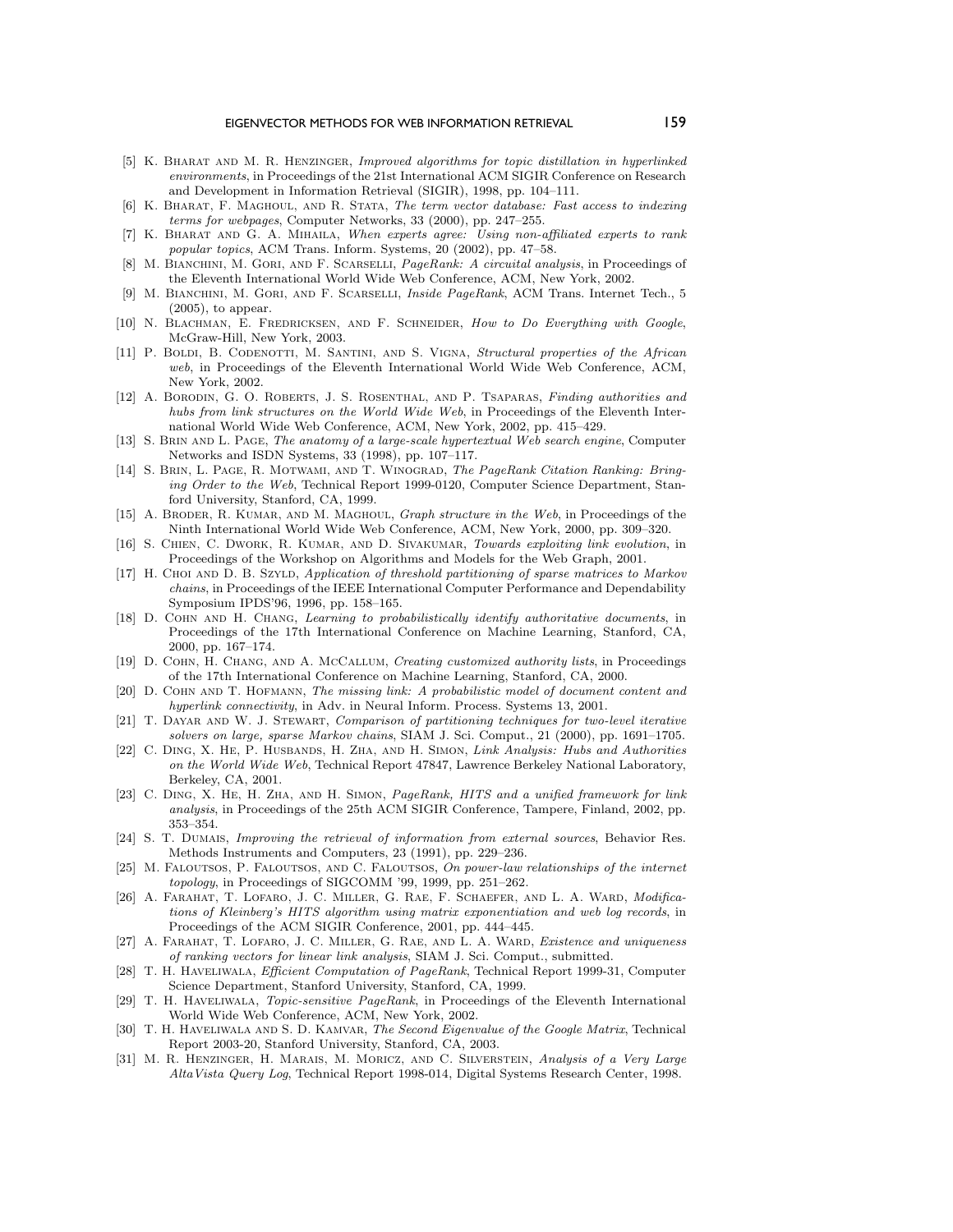## 160 AMY N. LANGVILLE AND CARL D. MEYER

- [32] IBM, The Clever Project, IBM Almaden Research Center; available online at http://www. almaden.ibm.com/cs/k53/clever.html (accessed October 11, 2004).
- [33] E. R. Jessup and I. C. F. Ipsen, Improving the accuracy of inverse iteration, SIAM J. Sci. Statist. Comput., 13 (1992), pp. 550–572.
- [34] S. D. Kamvar, T. H. Haveliwala, and G. H. Golub, Adaptive Methods for the Computation of PageRank, Technical Report 2003-26, Stanford University, Stanford, CA, 2003.
- [35] S. D. Kamvar, T. H. Haveliwala, C. D. Manning, and G. H. Golub, Exploiting the Block Structure of the Web for Computing PageRank, Technical Report 2003-17, Stanford University, Stanford, CA, 2003.
- [36] S. D. Kamvar, T. H. Haveliwala, C. D. Manning, and G. H. Golub, Extrapolation methods for accelerating PageRank computations, in Proceedings of the Twelfth International World Wide Web Conference, ACM, New York, 2003.
- [37] J. KLEINBERG, Authoritative sources in a hyperlinked environment, J. ACM, 46 (1999), pp. 604– 632.
- [38] A. LANGVILLE AND C. MEYER, A reordering for the PageRank problem, SIAM J. Sci. Comput., submitted.
- [39] A. N. LANGVILLE AND C. D. MEYER, Updating the Stationary Vector of an Irreducible Markov Chain, Technical Report crsc02-tr33, Mathematics Department, North Carolina State University, Raleigh, NC, 2002.
- [40] A. N. LANGVILLE AND C. D. MEYER, Deeper inside PageRank, Internet Math. J., to appear.
- [41] C. P.-C. Lee, G. H. Golub, and S. A. Zenios, A Fast Two-Stage Algorithm for Computing PageRank and Its Extensions, Technical Report SCCM-2003-15, Scientific Computation and Computational Mathematics, Stanford University, Stanford, CA, 2003.
- [42] R. LEMPEL AND S. MORAN, The stochastic approach for link-structure analysis (SALSA) and the TKC effect, in Proceedings of the Ninth International World Wide Web Conference, ACM, New York, 2000.
- [43] M. MARCHIORI, The quest for correct information of the web: Hyper search engines, in Proceedings of the Sixth International World Wide Web Conference, ACM, New York, 1997.
- [44] A. O. MENDELZON AND D. RAFIEI, Topic: Measuring Webpage Reputation; available online at http://www.cs.toronto.edu/db/topic/about.html (accessed September 19, 2002).
- [45] A. O. MENDELZON AND D. RAFIEI, An autonomous page ranking method for metasearch engines, in Proceedings of the Eleventh International World Wide Web Conference, ACM, New York, 2002.
- [46] C. D. Meyer, Matrix Analysis and Applied Linear Algebra, SIAM, Philadelphia, 2000.
- [47] V. MIGALLON, J. PENADES, AND D. B. SZYLD, Experimental study of parallel iterative solutions of Markov chains with block partitions, in Numerical Solutions of Markov Chains (NSMC'99), B. Plateau, W. J. Stewart, and M. Silva, eds., Prensas Universitarias de Zaragoza, 1999, pp. 96–110.
- [48] C. MOLER, The world's largest matrix computation, Matlab News and Notes, October 2002, pp. 12–13.
- [49] A. Y. Ng, A. X. Zheng, and M. I. Jordan, Link analysis, eigenvectors and stability, in Proceedings of the Seventh International Joint Conference on Artificial Intelligence, 2001.
- [50] A. Y. NG, A. X. ZHENG, AND M. I. JORDAN, Stable algorithms for link analysis, in Proceedings of the 24th Annual International ACM SIGIR Conference, 2001.
- [51] G. Pandurangan, P. Raghavan, and E. Upfal, Using PageRank to characterize Web structure, in Proceedings of the Eighth Annual International Computing and Combinatorics Conference (COCOON), 2002.
- [52] J. U. QUEVEDO, A. G. COVARRUBIAS, AND S. H. HUANG, Improving retrieval by querying and examining prestige, in Proceedings of the Eleventh International World Wide Web Conference, ACM, New York, 2002.
- [53] D. RAFIEI AND A. O. MENDELZON, What is this page known for? Computing webpage reputations, in Proceedings of the Ninth International World Wide Web Conference, ACM, New York, 2000, pp. 823–835.
- [54] M. Richardson and P. Domingos, The intelligent surfer: Probabilistic combination of link and content information in PageRank, in Adv. in Neural Inform. Process. Systems 14, 2002, pp. 1441–1448.
- [55] C. RIDINGS, PageRank Explained: Everything You've Always Wanted to Know about PageRank; available online at http://www.rankwrite.com/ (accessed May 22, 2002).
- [56] M. SOBEK, Google Dance: The Index Update of the Google Search Engine, eFactory: Internet-Agentur KG, http://dance.efactory.de/ (accessed October 11, 2004).
- [57] W. J. STEWART, *Introduction to the Numerical Solution of Markov Chains*, Princeton University Press, Princeton, NJ, 1994.